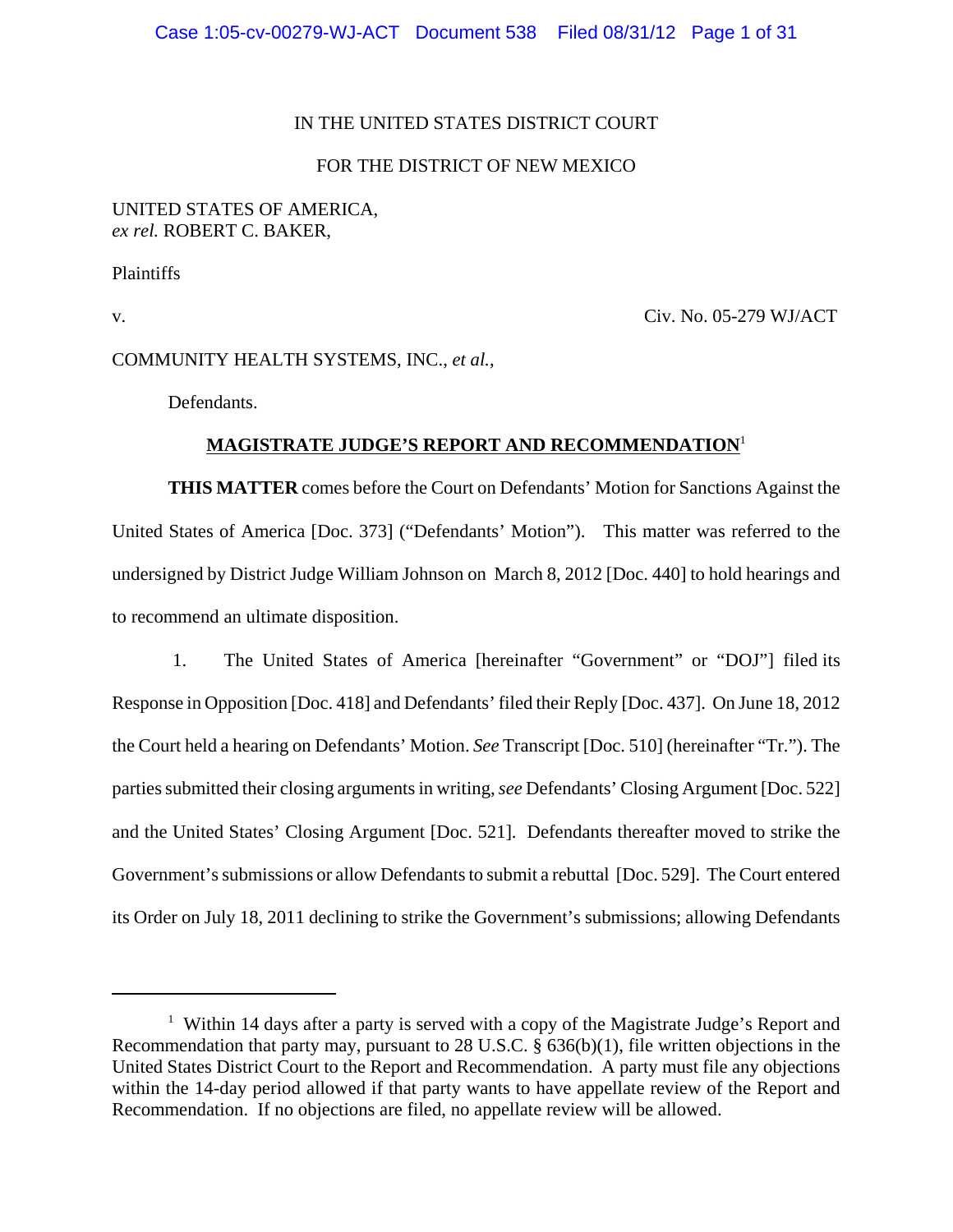#### Case 1:05-cv-00279-WJ-ACT Document 538 Filed 08/31/12 Page 2 of 31

to submit a rebuttal; and denying any further briefing on this matter [Doc. 530]. Defendants filed their rebuttal on July 27, 2012 [Doc. 535].

#### **Background**

2. This *qui tam* action was initially filed on April 29, 2005 by Relator Robert C. Baker [Doc. 1]. The Government, through the DOJ, filed its Notice of Intervention on February 20, 2009 [Doc. 31]. The facts of this case are fully set out in *United States of America, ex rel. Baker v. Community Health Systems, Inc.*, 709 F. Supp.2d 1084 (D.N.M. 2010) and other Memoranda Opinions and Orders entered in this case and will not be repeated here except as necessary. The primary issue in this case is whether Defendant hospitals made non-*bona fide* donations to their respective counties in order to receive federal dollars for care rendered to indigent patients.

3. In New Mexico, two sources of Medicaid funding to hospitals are the Sole Community Provider (SCP) fund and the Sole Community Provider Supplemental Payment (SCP Supplemental Payment) program. New Mexico's share of these programs to hospitals must be funded by county and local governments. The Government alleges that because Defendants knew their contributions to the SCP fund were ineligible for federal matching, they falsely characterized those payments as "unrestricted donations" in an effort to make them appear *bona fide*. A providerrelated donation is *bona fide* only if it has no direct or indirect relationship to Medicaid payments to the health care provider. Plaintiffs allege that Defendants' donations had a direct or indirect relationship to the Medicaid payments they received under the SCP fund or SCP Supplemental Payments program and therefore were non-*bona fide* transactions.

 4. Medicaid programs are administered by states in accordance with federal regulations, but they are jointly financed by the federal and state governments. The federal government pays its share of medical assistance expenditures to the State of New Mexico ("State") on a quarterly basis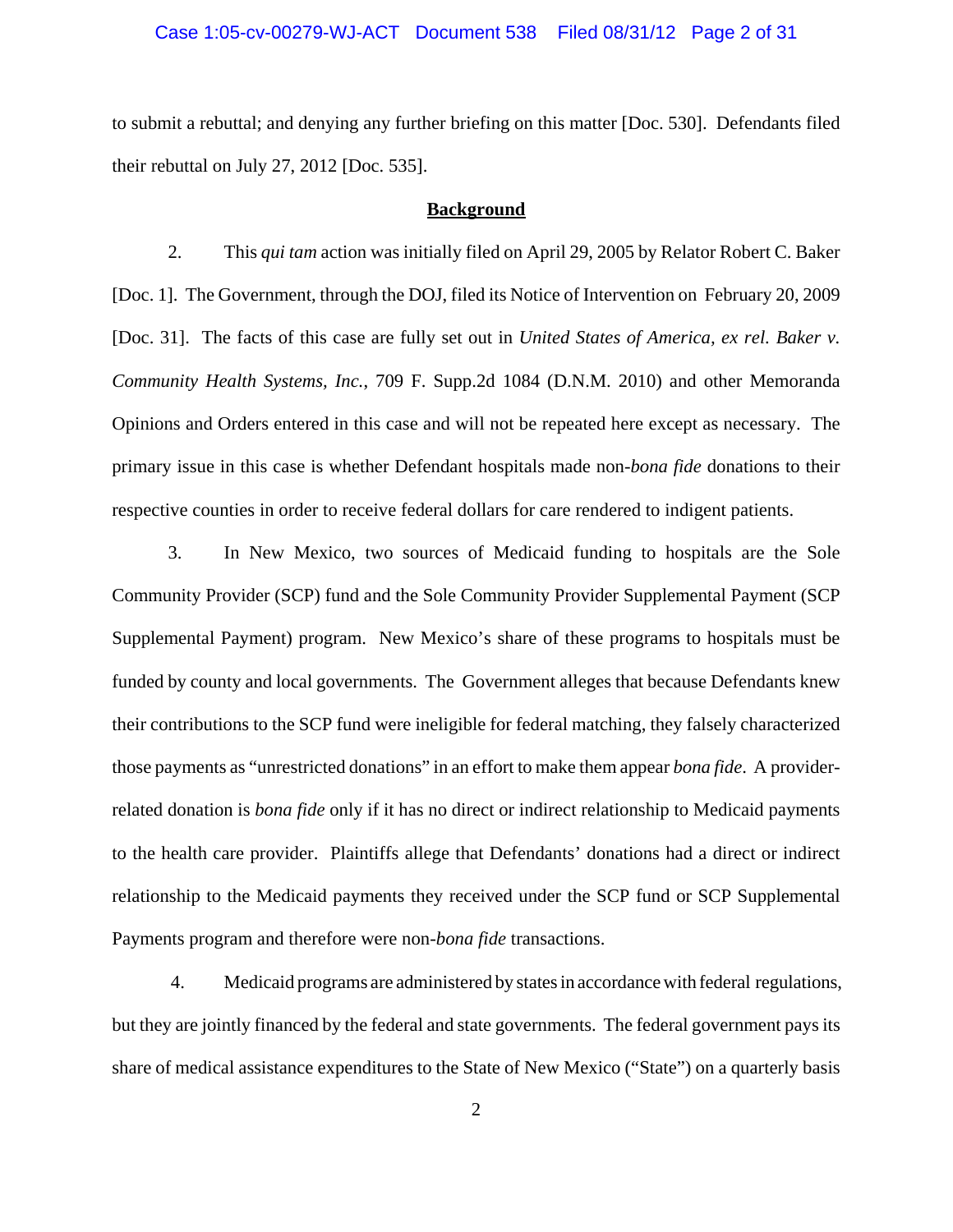#### Case 1:05-cv-00279-WJ-ACT Document 538 Filed 08/31/12 Page 3 of 31

according to statements of expenditures submitted by the State. A formula is used to calculate how much of the total reported expenditures the federal government will reimburse the State.

5. The expenditures are listed on a "Form 64," which details the State's actual recorded Medicaid expenditures, certifying that the expenditures are allowable under the Medicaid program and are based on actual expenditures and not estimates. The alleged false claims at issue in this case are "Form 64" claims submitted by the state to the Centers for Medicare and Medicaid Services (CMS), from "at least the Summer of 2000." Complaint in Intervention [Doc. 37], ¶ 5.

6. Defendants' Motion for Sanctions is premised on three main arguments: (1) the DOJ litigation hold was untimely; (2) the litigation hold was inadequate, causing the destruction of relevant evidence; and (3) due to the destruction of this relevant evidence, Defendants are prejudiced and are entitled to sanctions, including an adverse inference or dismissal.

7. The Government takes the position that the litigation hold was both timely and adequate, and argues that there has been no showing of bad faith, which is required for an adverse inference or dismissal, and there is no showing of prejudice, which is necessary to impose spoliation sanctions.

#### **The Law on Litigation Holds and Spoliation Sanctions**

8. While it is clear that the Federal Rules of Civil Procedure and the duty to preserve documents apply equally to private litigants and the government, "the issue of whether the government must preserve ESI ["electronically stored information"] during the time the Department of Justice considers intervention [in a False Claims Act case] . . . has yet to be resolved." 875 Practicing Law Institute/Lit. 299, 325 (February 1, 2012). Nevertheless, the general rule is that "[o]nce a party reasonably anticipates litigation, it must suspend its routine document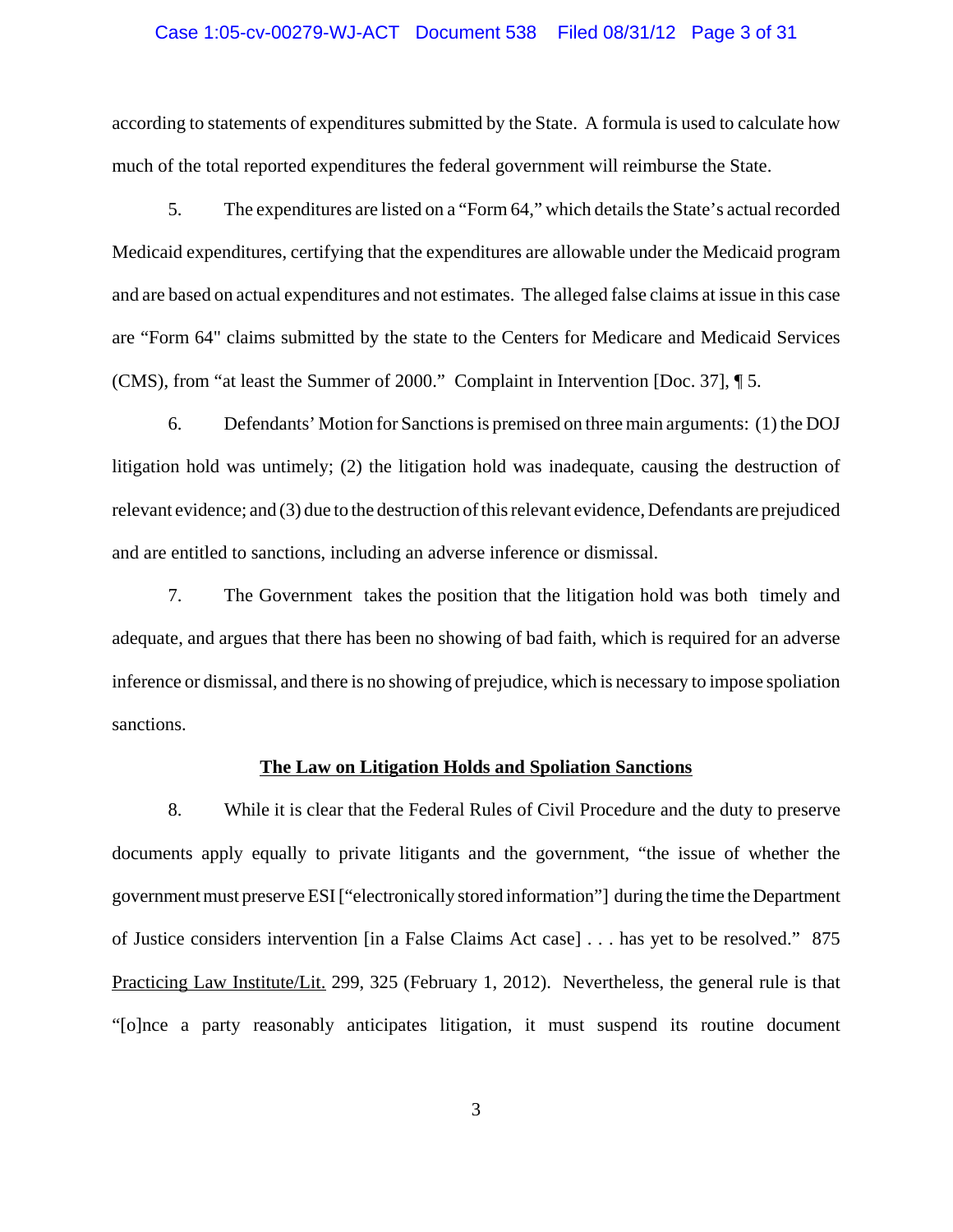#### Case 1:05-cv-00279-WJ-ACT Document 538 Filed 08/31/12 Page 4 of 31

retention/destruction policy and put in place a 'litigation hold' to ensure the preservation of relevant documents." *Zubulake v. UBS Warbug LLC*, 220 F.R.D. 212, 218 (S.D.N.Y. 2003).

9. In The Sedona Conference Commentary on Legal Holds: The Trigger and The Process (Fall, 2010), the Conference notes that "[a] duty to preserve may arise or be 'triggered' before commencement of litigation. The duty 'arise[s] not only during litigation but also *extends to that period before the litigation when a party reasonably should know that the evidence may be relevant to anticipated litigation*.'" Sedona Conf. Jr. at 268 (quoting *Silvestri v. General Motors*, 271 F.3d 583, 591 (4th Cir. 2001)) (emphasis added).

10. "A party's discovery obligations do not end with the implementation of a 'litigation hold' -- to the contrary, that's only the beginning." *Zubulake v. UBS Warburg LLC*, 229 F.R.D. 422, 432 (S.D.N.Y. 2004). Counsel must become familiar with the client's document retention policies, which involves speaking with information technology personnel, and learning about backup procedures. *Id*. "It will also involve communicating with the 'key players' in the litigation, in order to understand how they stored information." *Id*. "In short, it is *not* sufficient to notify all employees of a litigation hold and expect that the party will then retain and produce all relevant information." *Id*. (emphasis by the court). "*Counsel must take affirmative steps to monitor compliance so that all sources of discoverable information are identified and searched*. *Counsel is under a continuing duty to ensure preservation*." *Id*. (emphasis added).

11. "Federal courts possess inherent powers necessary 'to manage their own affairs so as to achieve the orderly and expeditious disposition of cases.'" *Jordan F. Miller Corporation v. American Eagle Ins. Co.*, 139 F.3d 912, 1998 WL 68879, \*3 (10th Cir. 1998) (unpublished opinion) (citing *Chambers v. NASCO, Inc.*, 501 U.S. 32, 43 (1991)). This inherent power includes overseeing the discovery process and the preservation of evidence or information that may relate to a party's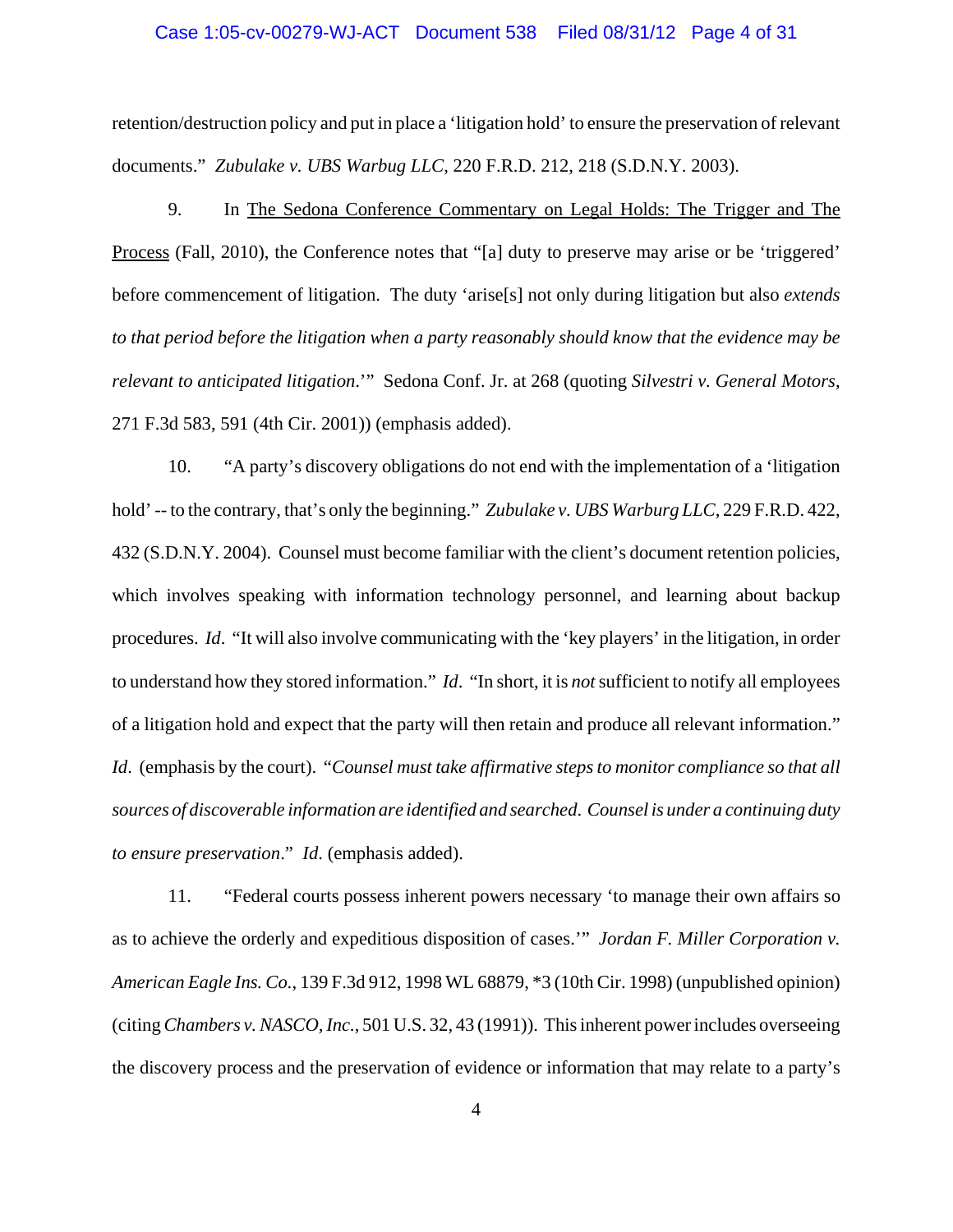#### Case 1:05-cv-00279-WJ-ACT Document 538 Filed 08/31/12 Page 5 of 31

claims or defenses. The prevention of spoliation of evidence or the award of sanctions if spoliation occurs is especially important in today's environment when so much information is being compiled and stored electronically. Indeed, "[a]side perhaps from perjury, no act serves to threaten the integrity of the judicial process more than the spoliation of evidence. . . . [W]hen critical documents go missing, judges and litigants alike descend into a world of *ad hocery* and half measures-and our civil justice system suffers." *United Medical Supply Co., Inc. v. United States*, 77 Fed. Cl. 257, 258 (Fed. Cl. 2007).

12. "Spoliation includes the intentional or negligent destruction or loss of tangible and relevant evidence which impairs a party's ability to prove or defend a claim. Sanctions for spoliation serve three distinct remedial purposes: punishment, accuracy, and compensation." *United States ex rel. Koch v. Koch Ind., Inc.*, 197 F.R.D. 488, 490 (N.D. Okla. 1999).

13. Although the foregoing courts and authorities discuss the duty to preserve evidence arising at the time litigation was "reasonably anticipated," the Court of Appeals for the Tenth Circuit has held that the duty arises when litigation is "imminent." "Spoliation sanctions are proper when '(1) a party has a duty to preserve evidence because it knew, or should have known, that litigation was imminent, and (2) the adverse party was prejudiced by the destruction of the evidence.'" *Turner v. Public Service Co. of Colo.*, 563 F.3d 1136, 1149 (10th Cir. 2009) (quoting *Burlington N. & Santa* Fe Ry. Co. v. Grant, 505 F.3d 1013, 1032 (10th Cir. 2007)).<sup>2</sup> "But if the aggrieved party seeks an

<sup>2</sup> In *Burlington Northern and Santa Fe Rwy. v. Grant*, 505 F.3d 1013 (10th Cir. 2007), the court stated that spoliation sanctions were appropriate when the offending party knew that litigation was "imminent." *Id*. at 1033. That language has been quoted in subsequent cases. *See*, *e.g.*, *Turner v. Public Service Co. of Colo.*, 563 F.3d 1136, 1149 (10th Cir. 2009). For this definition, *Burlington Northern* cited to *103 Investors I, L.P. v. Square D Co.*, 470 F.3d 985 (10th Cir. 2006). In *103 Investors*, litigation was imminent when the product was destroyed and the Court believes the Tenth Circuit's choice of the word "imminent" reflected that fact, rather than stating a different standard from the virtually universal standard of "reasonably foreseeable." As stated by the court in *Micron*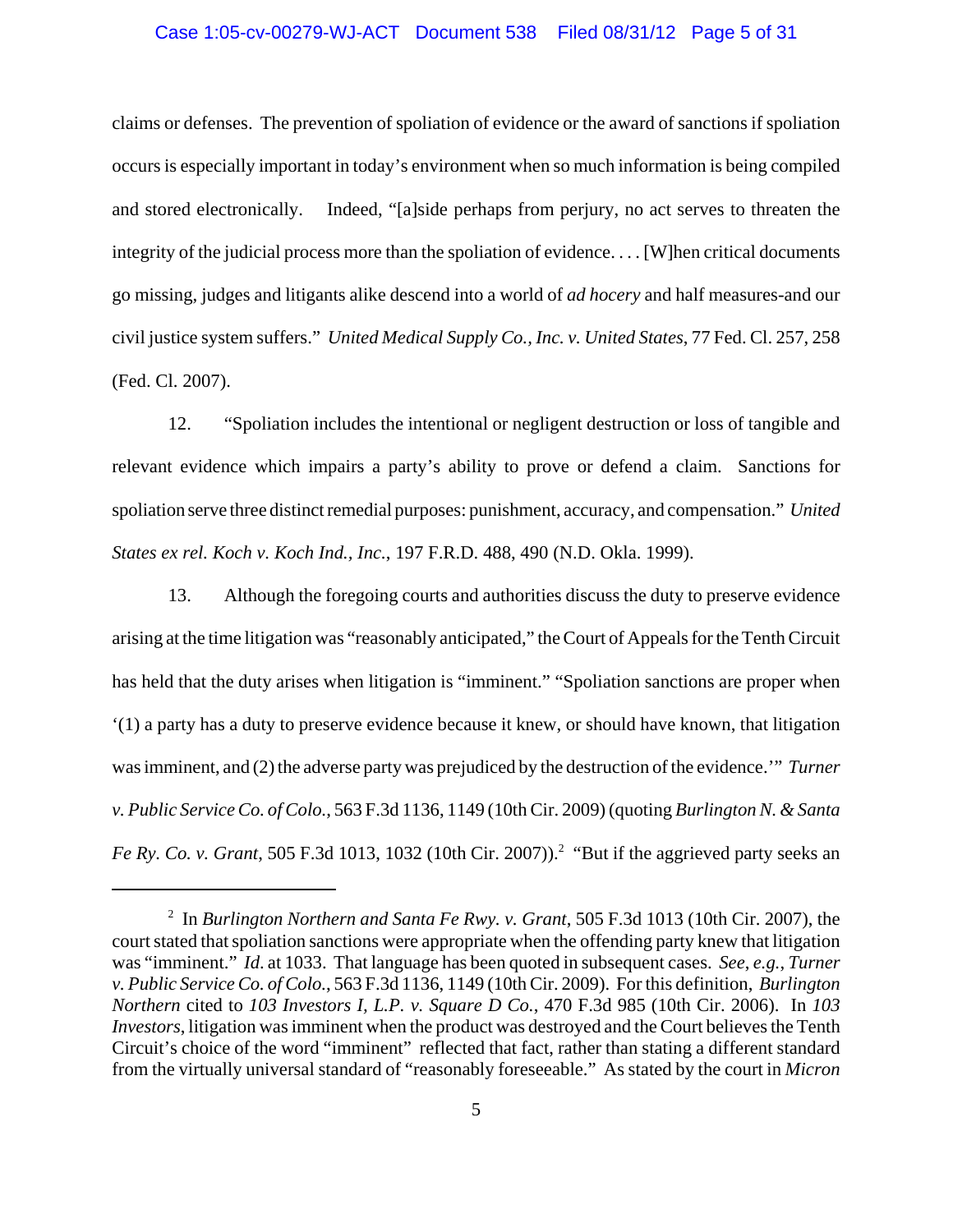### Case 1:05-cv-00279-WJ-ACT Document 538 Filed 08/31/12 Page 6 of 31

adverse inference to remedy the spoliation, it must also prove bad faith. 'Mere negligence in losing or destroying records is not enough because it does not support an inference of consciousness of a weak case.'" *Id*. (quoting *Aramburu v. Boeing Co.*, 112 F.3d 1398, 1407 (10th Cir. 1997)). While bad faith is required for an adverse inference, the Court may nonetheless impose lesser spoliation sanctions on the culpable party. *Id*. (citing *Henning v. Union Pac. R.R. Co.*, 530 F.3d 1206, 1220 (10th Cir. 2008)).

14. "Sanctions for spoliation may also be designed to promote accurate fact finding by the court or jury." *Koch Ind.,* 197 F.R.D. at 490. "When deciding whether to sanction a party for the spoliation of evidence, courts have considered a variety of factors, two of which generally carry the most weight: (1) the degree of culpability of the party who lost or destroyed the evidence; and (2) the degree of actual prejudice to the other party." *Patten v. Target Corp.*, 2009 WL 1279331, \*3 (D. Colo. 2009) (unpublished opinion) (internal quotations & citations omitted).

Trial judges should have the leeway to tailor sanctions to insure that spoliators do not benefit from their wrongdoing-a remedial purpose that is best adjusted according to the facts and evidentiary posture of each case. As other Circuits have recognized, it makes little sense to confine promotion of that remedial purpose to cases involving only outrageous culpability, where the party victimized by the spoliation is prejudiced irrespective of whether the spoliator acted with intent or gross negligence.

*Reilly v. Natwest Markets Group Inc.*, 181 F.3d 253, 267, 268 (2nd Cir. 1999) (internal quotation marks & citations omitted).

*Tech., Inc. v. Rambus, Inc.*, "*Burlington* merely noted that imminent litigation was sufficient, not that it was necessary for spoliation . . . ." 645 F.3d at 1320. Having reviewed all of the foregoing cases, the Court agrees with that analysis.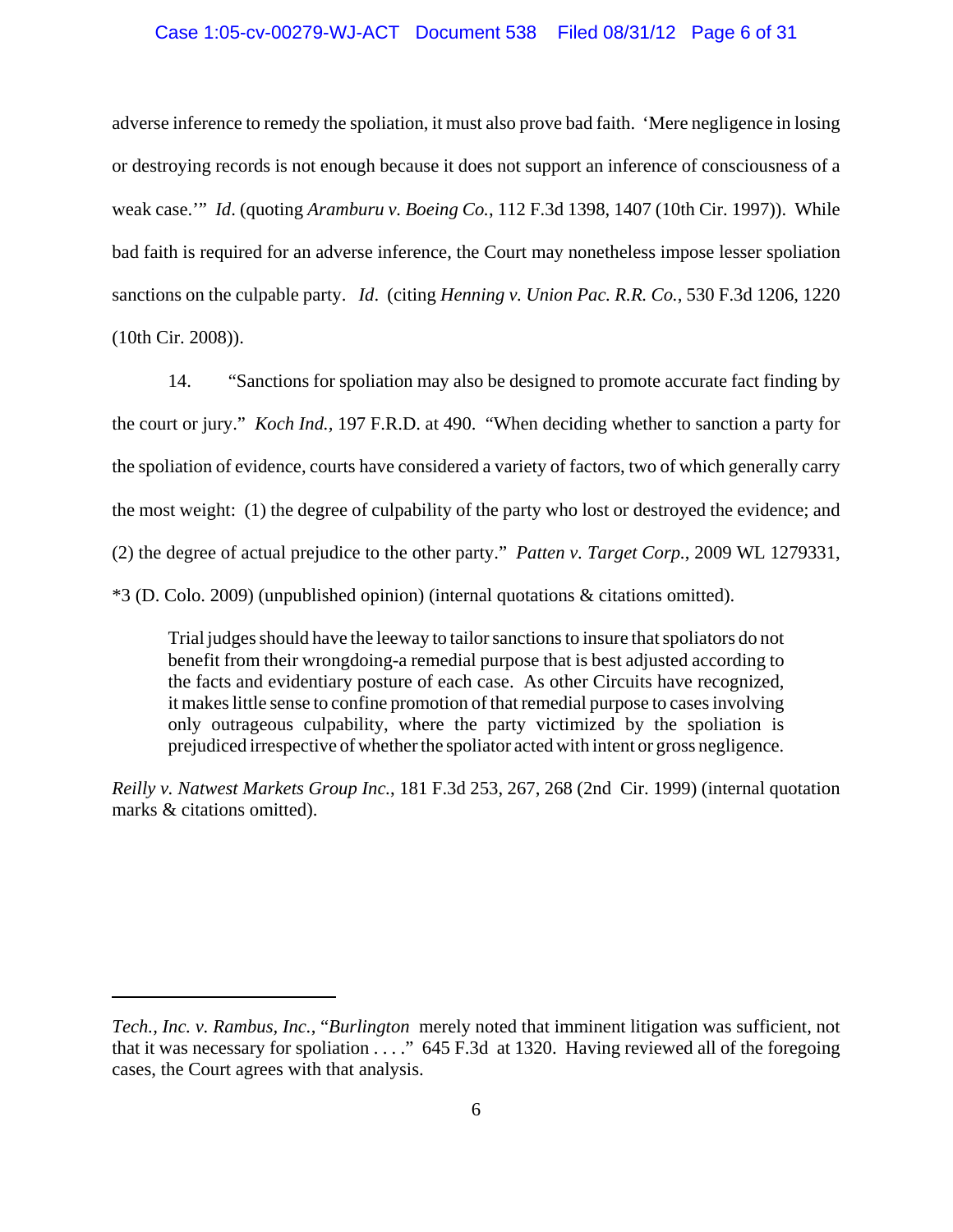#### **DISCUSSION**

#### **Timeliness of the litigation hold**

15. "When litigation is 'reasonably foreseeable' is a flexible fact-specific standard that allows a district court to exercise the discretion necessary to confront the myriad factual situations inherent in the spoliation inquiry." *Micron Technology, Inc. v. Rambus, Inc.*, 645 F.3d 1311, 1320 (Fed. Cir. 2011).

16. On December 30, 2005, shortly after Baker filed his Complaint, the Government served notice on Defendants to issue a litigation hold to preserve evidence. *See* Court's Exhibit 3, Tab 3. On February 10, 2006, the DOJ requested that Defendants produce documents. *See* Court's Exhibit 3, Tab 4. On June 12, 2008, the DOJ reminded the New Mexico State Human Services Division (HSD) of its continuing duty to preserve potentially relevant documents, including suspending routine deletion measures. *See* Court's Exhibit 3, Tab 9. On the day of intervention, February 20, 2009, the Government sent a litigation hold packet to Gerald T. Roy, Assistant Inspector General for Investigations, Office of the Inspector General and to David Cade, Acting General Counsel, Department of Health & Human Services, both of whom are in Washington, D.C. *See* Court's Exhibit 1. The Government did not, however, issue a litigation hold notice to CMS and the Dallas Regional Office until March 16, 2009, some three weeks after the Government intervened in this proceeding. Tr. 179:17-20. A third litigation hold was sent in June to Dallas and the other regions that had not been included in the initial hold. Tr.182:17-24; Court's Exhibit 3, Tab 11.

17. The attorney ultimately in charge of the litigation hold issued to CMS, Dawn Popp ("Popp"), testified at the hearing that she became involved in the investigation of this case in late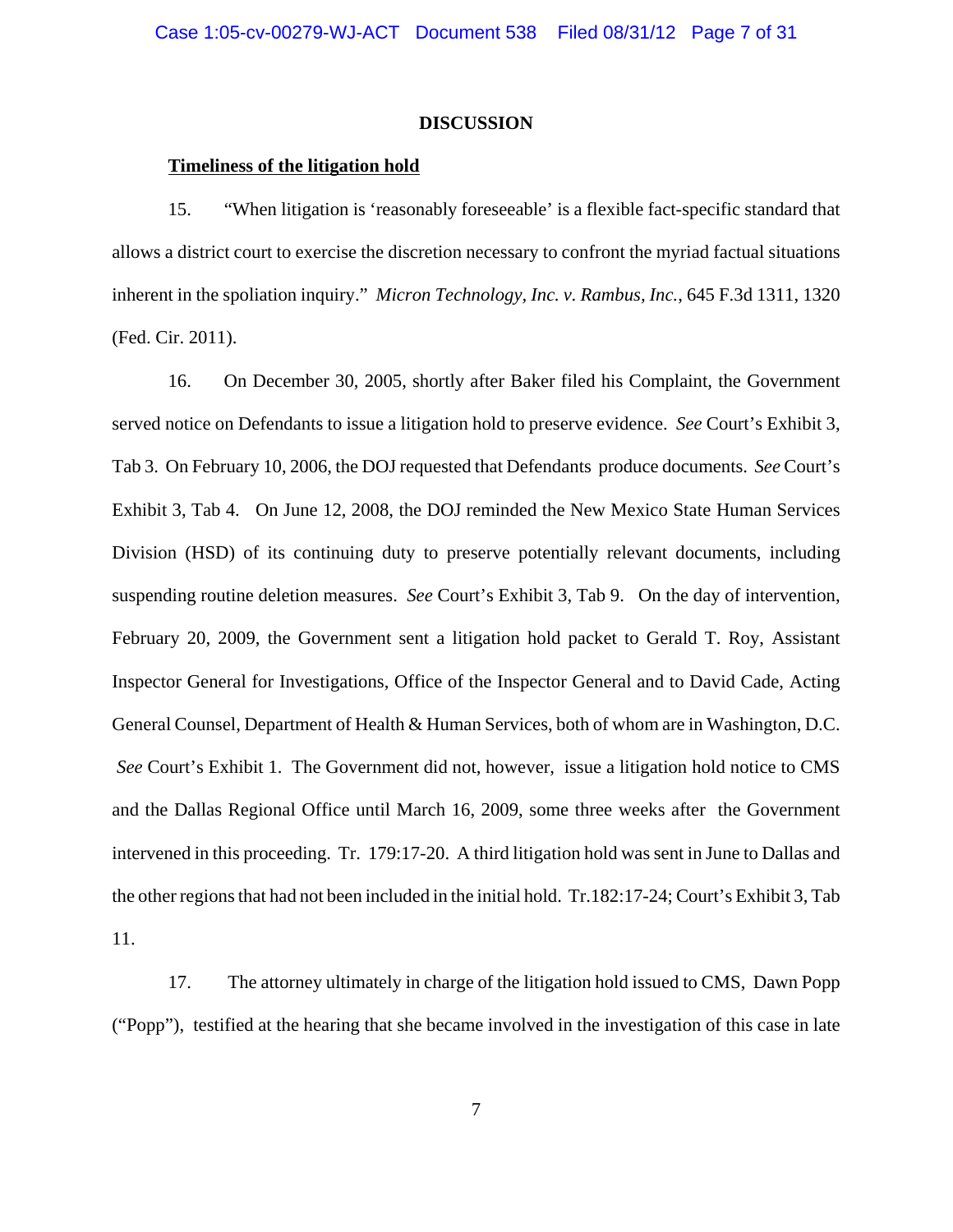#### Case 1:05-cv-00279-WJ-ACT Document 538 Filed 08/31/12 Page 8 of 31

2007 or early 2008. Tr. 167:1-11. Her predecessor, Troy Barsky, had been involved since 2005. Tr. 167:15-18.

 18. At some point in 2007, the Government began negotiations with Defendants, outlining its theories of Defendants' alleged False Claim Act ("FCA") violations. These negotiations were ongoing until September 5, 2008, when counsel for Defendants sent the DOJ a 23-page letter declining the Government's offer to settle the case. Court's Exhibit 2. Counsel for Defendants sent another letter to the DOJ on January 9, 2009, forwarding some documents which Defendants wanted the Government to consider, and requesting that the Government provide documents that had been previously requested. Doc. 521, Exhibit U. The only other documents provided to the Court regarding communications between the Government and Defendants between September 5, 2008 and January 9, 2009 is the Tolling Agreement dated October 22, 2008, which was to expire on December 10, 2008. Doc. 521, Exhibit R.

19. The DOJ argued in its Response and at the hearing that it takes time to investigate claims and then investigate a potential defendant's theories and defenses. The DOJ must also obtain authority to intervene in a *qui tam* action and that process takes some additional amount of time. The Government stated at the hearing that the DOJ was seeking authority to intervene in late January or early February, 2009. Tr. 116:17-25; 117:1-11. There was no testimony as to when the DOJ made the final decision to request authority to intervene, but presumably it was after the Government received the September 5, 2008 letter from Defendants' counsel rejecting the Government's offer of settlement. Although counsel for the DOJ stated at the hearing that discussions were ongoing, there is nothing in the documents provided to the Court, or in the evidence presented at the hearing, to suggest that the Government responded to the Defendants' September 5, 2008 letter with a counteroffer for settlement. Likewise, the January 9, 2009 letter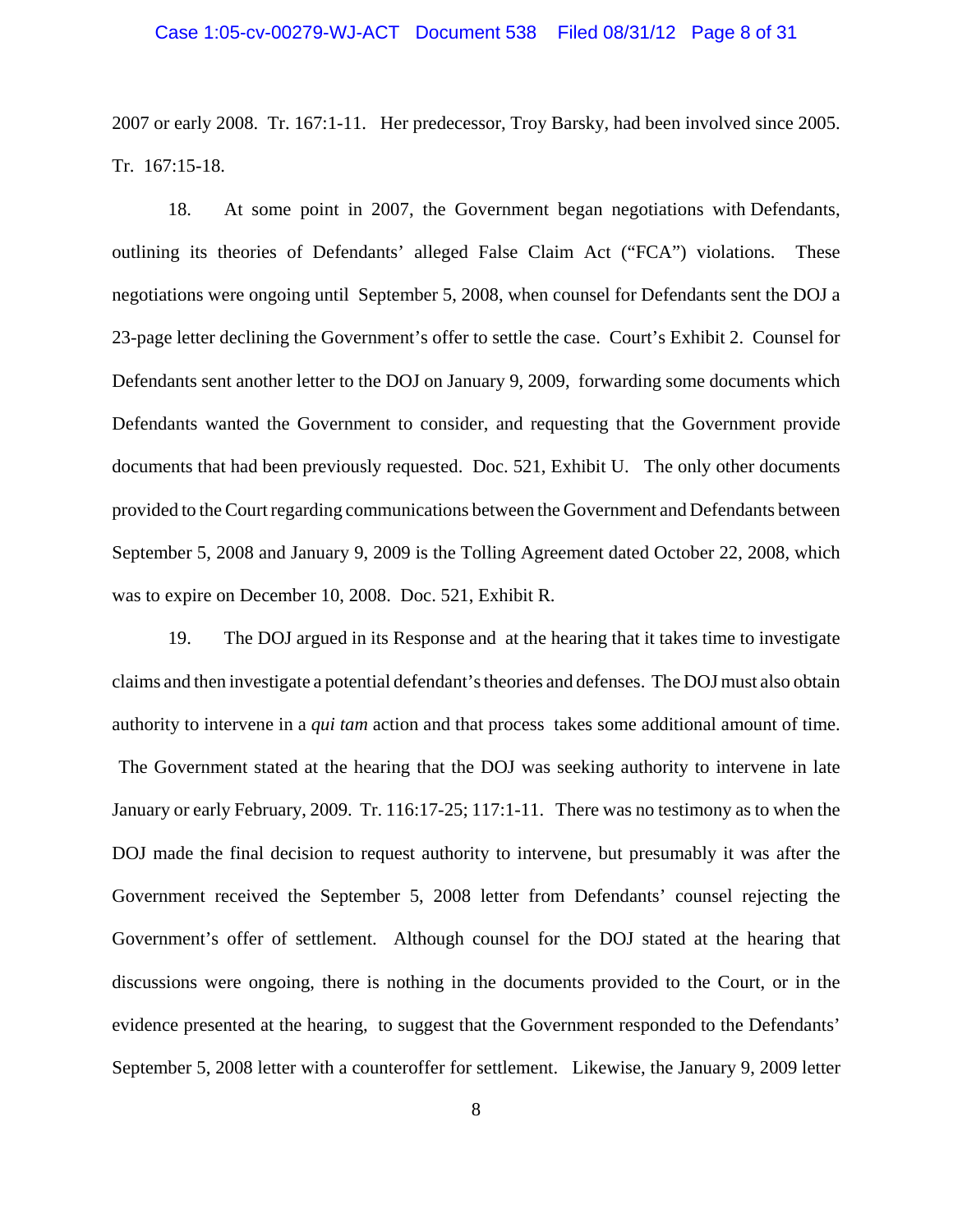#### Case 1:05-cv-00279-WJ-ACT Document 538 Filed 08/31/12 Page 9 of 31

from Defendants' counsel was not written in response to any communication or inquiry from the Government regarding settlement. More importantly, according to the Defendants, the Government's theories never changed throughout the negotiation period until the complaint was filed. Tr. 46:17-25.

20. Having read the parties' submissions and having heard the evidence at the hearing, as well as reading the parties' closing arguments and exhibits, the Court finds that the litigation hold was untimely. The Government stated at the hearing that it was DOJ policy to issue litigation holds when intervention was "reasonably foreseeable." Tr. 122:4-6. Under this policy, the Court believes intervention was reasonably foreseeable after receipt of Defendants' counsel's September 5, 2008 letter rejecting the Government's offer of settlement. Even if there were continuing discussions, as the Government argued at the hearing, that fact does not mean litigation was not reasonably foreseeable when the Defendants unequivocally rejected the Government's offer. As noted above, the Government offered no written response to Defendants' letters of September 5, 2008 or January 9, 2009 and, based on the documentation and testimony provided to the Court, made no attempt to alter its position regarding settlement prior to filing the Notice of Intervention on February 20, 2009. It is also telling to the Court that the final Tolling Agreement entered into by the parties was signed on October 15, 2008 and tolled the period only until December 10, 2008. Doc. 521, Exhibit R. Based on these facts, the Court rejects the Government's position that it did not and could not have reasonably anticipated litigation and therefore had no duty to issue a litigation hold until the very day it received permission from the DOJ to proceed with intervention and filed its Notice of Intervention on February 20, 2009.

21. Even if the Court gives the Government the benefit of the doubt and applies an imminent standard, the Court finds that the duty to initiate a litigation hold arose prior to February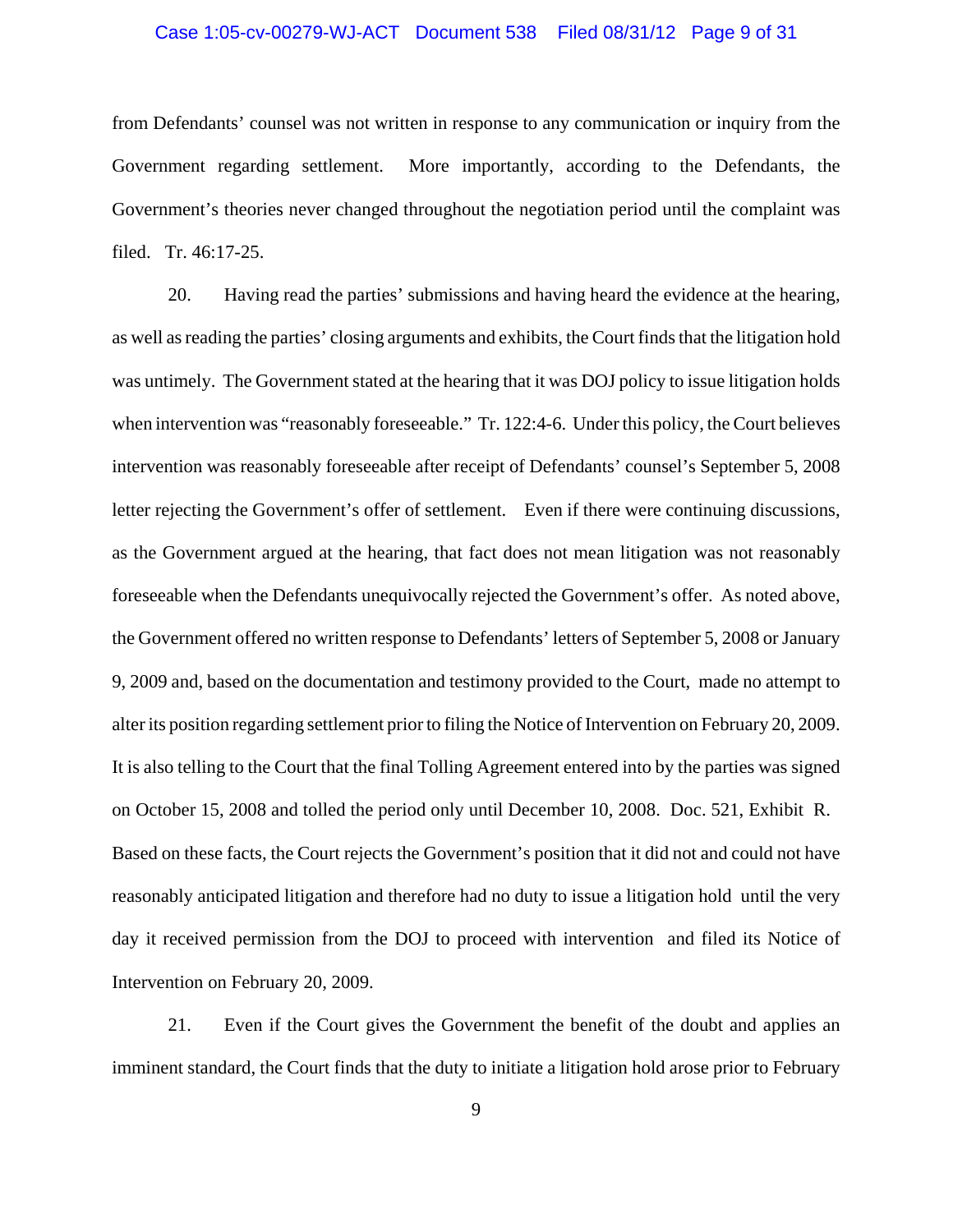#### Case 1:05-cv-00279-WJ-ACT Document 538 Filed 08/31/12 Page 10 of 31

20, 2009. "Imminent" means "near at hand; mediate rather than immediate." Black's Law Dictionary (6th ed. 1990). Counsel for the Government conceded at the hearing that the DOJ requested authority to intervene in late January or early February 2009 and at that point litigation was reasonably foreseeable. Tr. 117:4-5. The point is, neither "reasonably anticipated" nor "imminent" are the same as "simultaneous," which is in effect the position the Government took when it initiated the litigation hold simultaneously with the filing of the Notice of Intervention on February 20, 2009.

22. The Government had been investigating this case since 2005, had requested and received voluminous documents from Defendants, and had issued a litigation hold to Defendants on December 30, 2005. Court's Exhibit 3, Tab  $3<sup>3</sup>$  As further evidence that the Government was aware of the importance and necessity of preserving relevant documents, the DOJ sent a reminder to HSD of its duty to preserve documents on June 12, 2008. The effect and intent of these letters was to require the Defendants and the State preserve documents while the Government did not impose a similar obligation on itself.

23. The Court finds that the DOJ's concurrent filing of the Notice of Intervention and issuance of the litigation hold letters beginning on February 20, 2009 does not meet the legal requirements for a litigation hold under any definition. The Court finds that litigation was "reasonably foreseeable" and "imminent" when the DOJ received Defendants' letter of September 5, 2008, unequivocally rejecting the Government's offer of settlement. The duty arose at that time

 $3$  The Government argues that the December 30, 2005 letter was not really a litigation hold, but rather a warning that if Defendants destroyed or otherwise did not preserve documents, they could be subject to penalties, including fines and criminal sanctions. Regardless of how the Government wants to characterize this letter, it required the preservation of documents. *See* Court's Exhibit 3, Tab 3.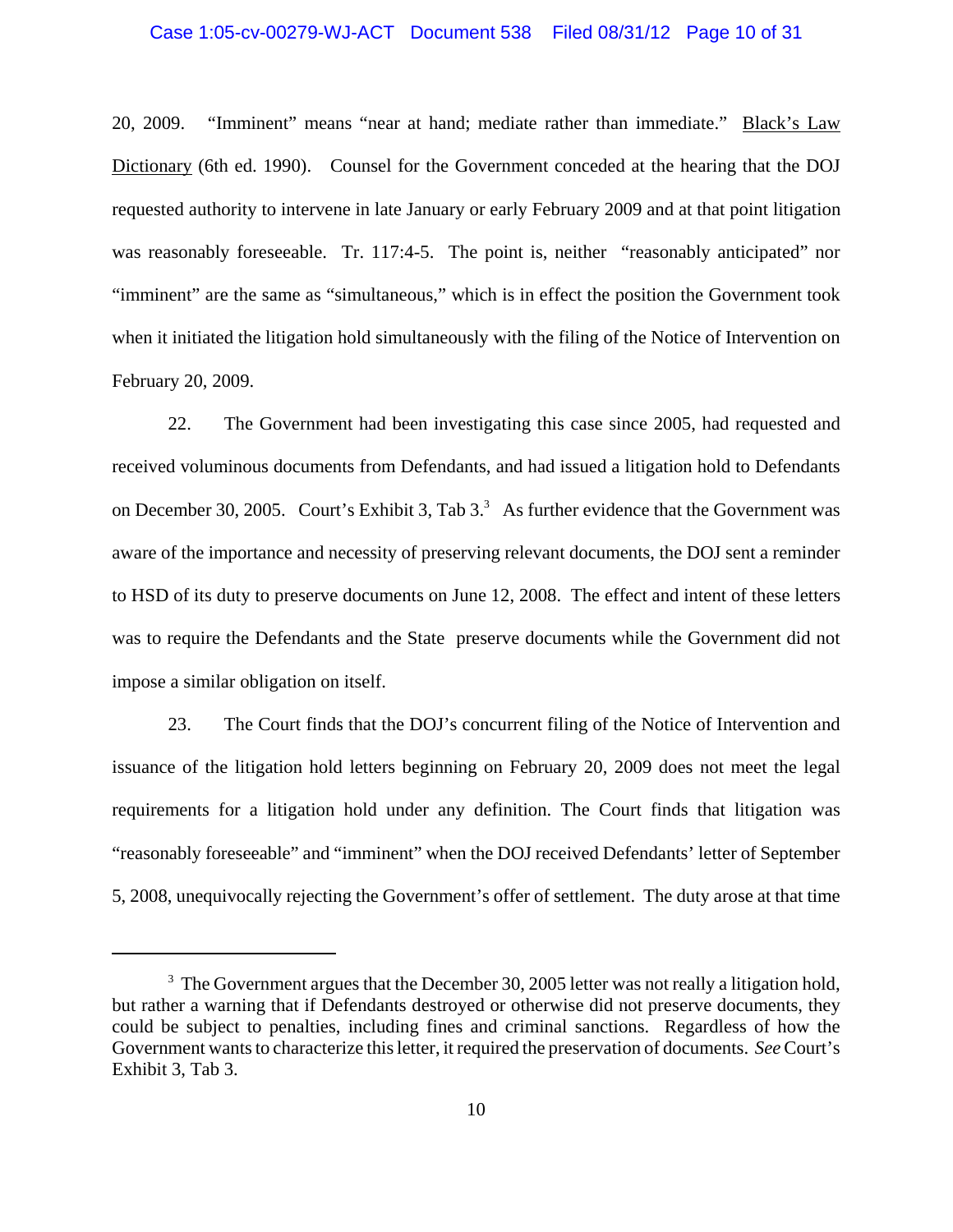#### Case 1:05-cv-00279-WJ-ACT Document 538 Filed 08/31/12 Page 11 of 31

to preserve documents, identify key players and other individuals who were likely to have documents and ESI relevant to this litigation, and to request that CMS suspend its routine document retention/destruction policies. The litigation holds issued in February, March, and June, 2009 were therefore all untimely.

#### **Adequacy of the litigation hold**

24. Defendants argue the litigation hold was inadequate overall, but particularly with respect to two individuals whom Defendants contend were key players: James Frizzera ("Frizzera") and Robert Cowan ("Cowan").

25. Frizzera "became a Division Director in CMS's Central Office beginning in 2005 and served as Director of the CMS Financial Management Group from November 2006 to December, 2008." Defendants' Motion at 15 & cited Exhibits. "As Director, he had review oversight of CMS's approval of federal Medicaid payments to the State of New Mexico." *Id*. Frizzera was generally considered to be the most informed person about the donations and taxes that are the main elements of this case. Tr. 26:5-25; 27:1-3. He was communicating with the DOJ about "contemplated agency action" as early as March 26, 2005. Court's Exhibit 3, Tab 4. Defendants contend that Frizzera had a copy of the Relator's Complaint and was aware of the 2006 Financial Management Review ("FMR") prepared in Dallas by John Castro ("Castro Report" or "2006 FMR"). Tr. 31:5-7; 32:1-25. The Castro Report showed that at least four New Mexico hospitals were making the same donations Defendants were alleged to be making (and for which the Government now seeks millions of dollars in damages). Tr. 33:1-11. The Defendants call the 2006 FMR a "pivotal" report.

26. Cowan was the CMS New Mexico Financial Analyst from 2007 until his retirement in September 2010. Defendants Motion at 17 & cited Exhibits. He was "principally responsible for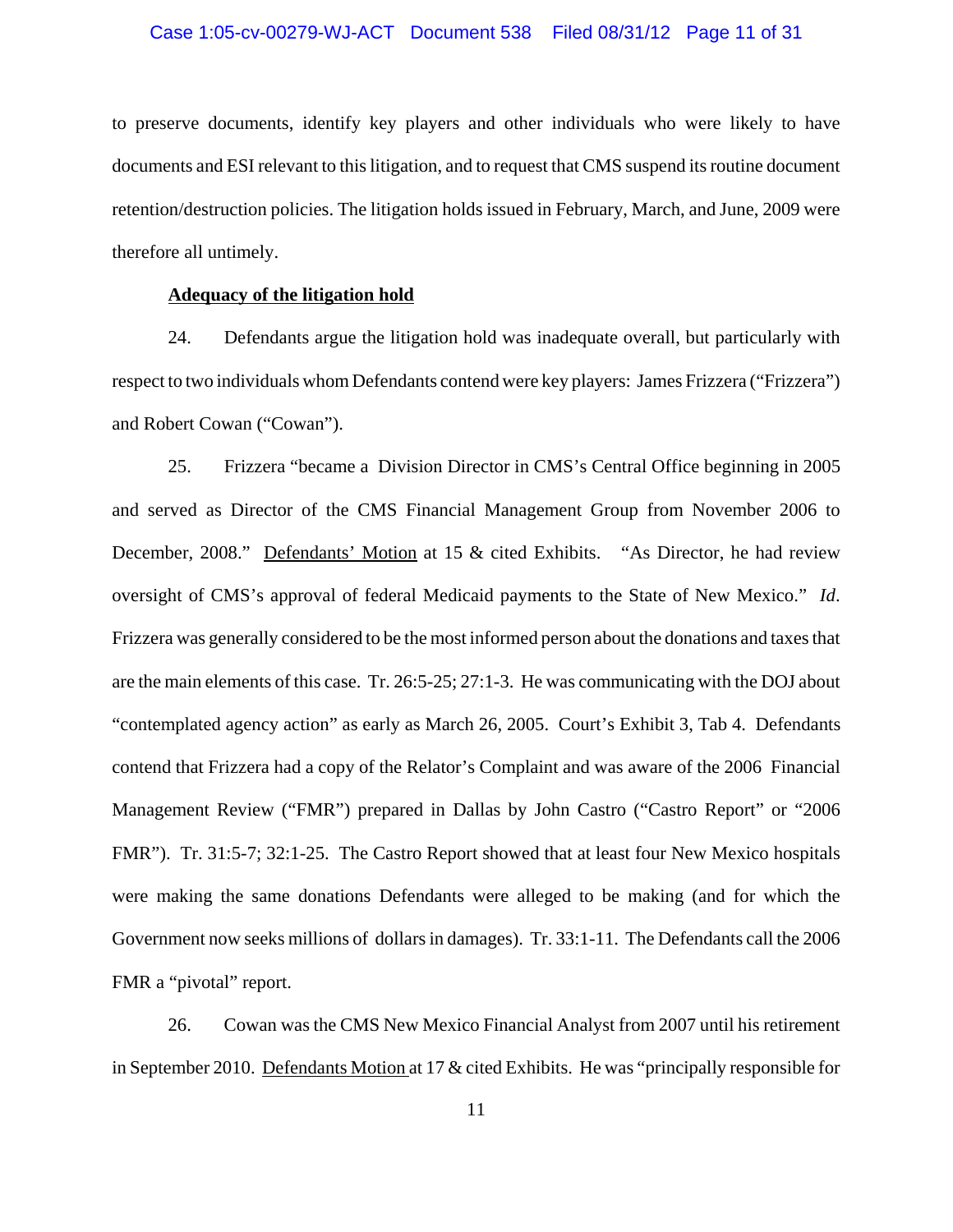#### Case 1:05-cv-00279-WJ-ACT Document 538 Filed 08/31/12 Page 12 of 31

reviewing the State's Form 64 claims and preparing the regional decision reports that, subject to supervisor and CMS Central Office approval, authorized the State's Medicaid awards." *Id*. "Beginning in late 2009, Mr. Cowan also led a financial management review of the New Mexico SCP program. As part of that review, Mr. Cowan spent months tracking the sources of the State's share of its Medicaid funding, analyzing the State's knowledge of provider donations and assessing the State's compliance (or lack thereof) with federal funding regulations." *Id*. at 18 & cited Exhibits.

27. Defendants argue that the loss of Frizzera's and Cowan's ESI severely hampers their ability to defend this lawsuit. Castro shared his findings with State officials in an exit interview and then wrote his report, but the Castro Report was not released. Tr. 33:24-25; 34:1-11. Defendants believe that Frizzera suppressed the Castro Report at the request of the DOJ. Tr.33:16-18. There is conflicting testimony on this issue. Bill Brooks testified that the DOJ had a copy of the Castro Report in 2006, but the DOJ denies this. Tr. 32:1-25. Some witnesses testified that the report was withheld because of the DOJ investigation. Tr. 33:20-25. Frizzera denies this allegation. *Id*. He testified that the 2006 FMR was not approved by CMS' central office in Baltimore because it was not in an acceptable form. Tr. 33:12-13.

28. The import of the 2006 FMR is that it showed improper donations from four hospitals. Why, Defendants ask, was that FMR not released to the State? Why was it never revised in the way Frizzera said it should be revised? The next report addressing these issues was not prepared until the 2009 FMR, which showed 13 hospitals allegedly making improper donations, the so-called Branch Report. Tr. 36:21-25; 37:1-15. Prior to the 2009 Branch Report, Cowan had prepared a Findings Attribute Report ("FAR"), which stated that the root cause of the donation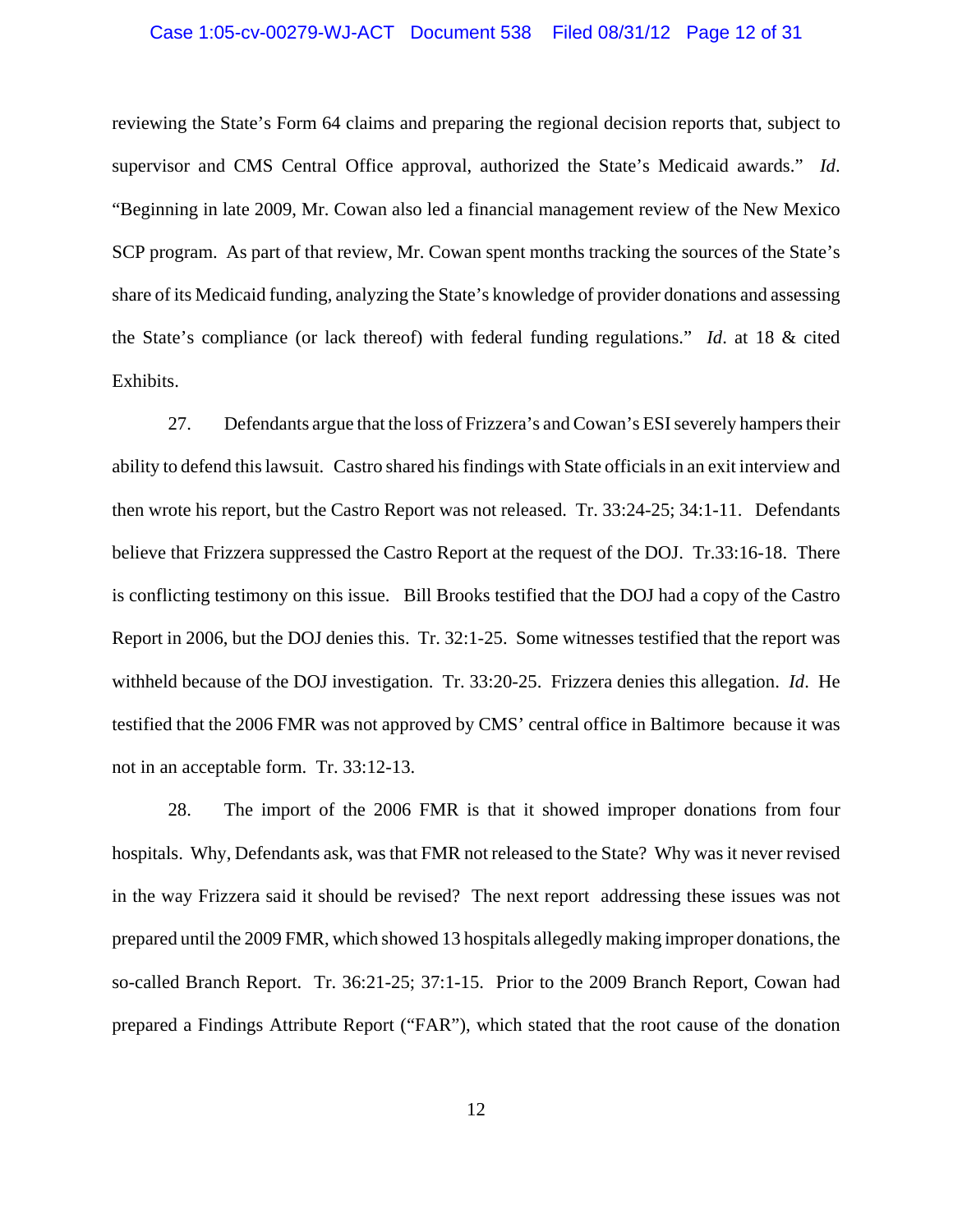#### Case 1:05-cv-00279-WJ-ACT Document 538 Filed 08/31/12 Page 13 of 31

problem was the way the State, the counties, and the hospitals understood the regulations. Tr. 37:18- 25; 38:1-18.

29. Defendants argue that these facts indicate that the Government knew very early on that improper donations were being made, that the State itself didn't understand the process, and that the 2006 FMR was suppressed in order to create additional damages. As evidence in support of this point, Defendants show that Cowan's FAR was not incorporated into the Branch Report. Tr. 40:9- 17. The Branch Report lifted whole paragraphs from the unissued Castro Report, but the Branch Report identified 13 hospitals, not just the four identified in the Castro Report. Tr. 39:14-25; 40:1-8. The Branch Report found the same donation problems that had been occurring since 2006. The difference was that the Branch Report was shared with the State and the State has paid ten million dollars (\$10,000,000) in settlement of the claims brought by the Government. Tr. 40:18-25; 41:1- 10.

30. Based on the foregoing, the Defendants contend that the Government had full knowledge that some donations were not *bona fide*. To support this contention, Defendants' point to the documents that have been produced in this case which suggest that both Frizzera and Cowan were aware that the State and counties were not in compliance with federal regulations. The lost or destroyed ESI, Defendants' argue, would further support their defense of government knowledge.

31. To the contrary, the Government argues, what the Government knew can have no bearing on the primary issue in this case: Defendants' *scienter*. It is undisputed that neither Frizzera nor Cowan had any communications with the Defendants. Therefore, the Government argues, Defendants cannot rely on government knowledge because they did not know what the Government knew and what the Government knew had no bearing on Defendants' *scienter*. The Government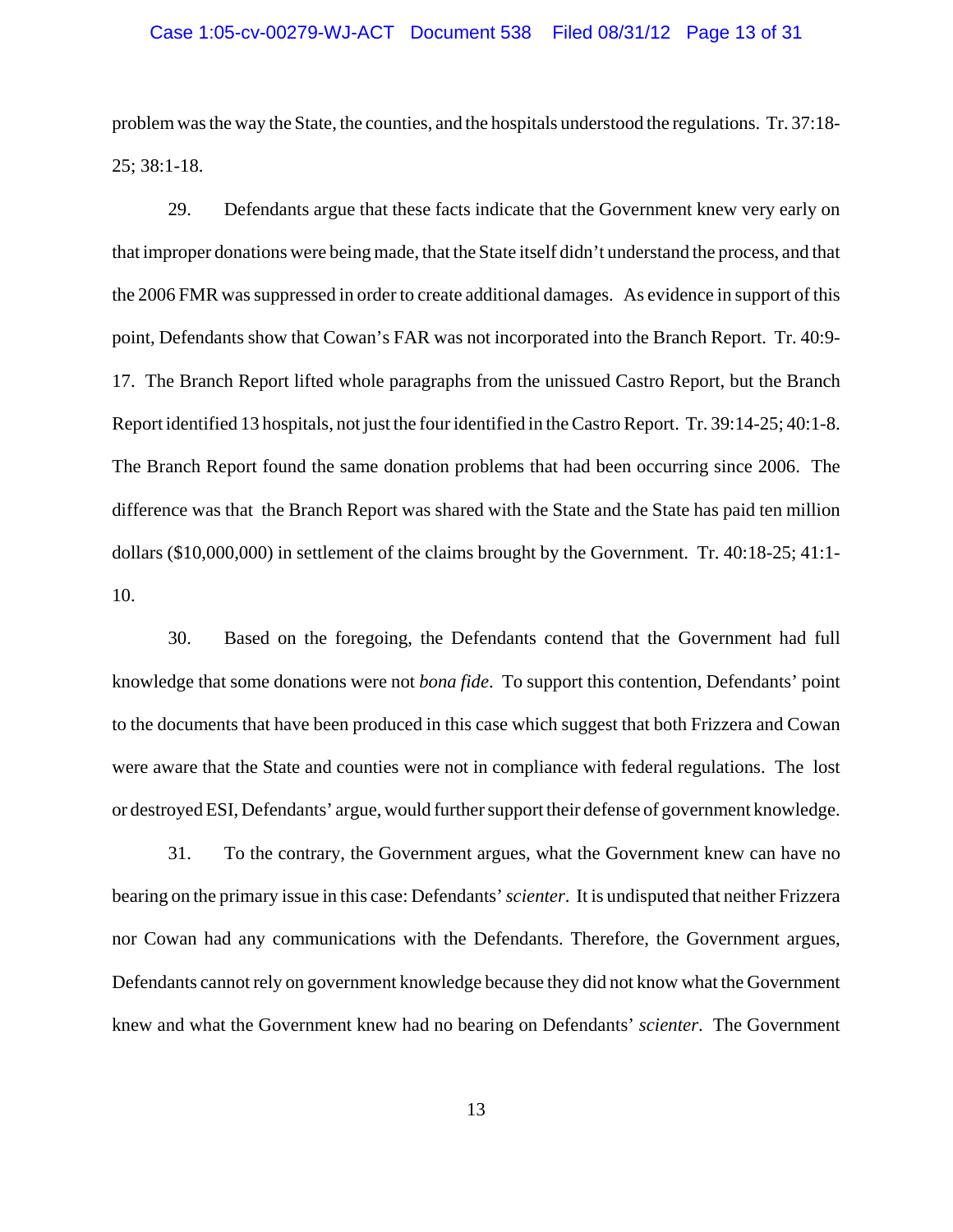#### Case 1:05-cv-00279-WJ-ACT Document 538 Filed 08/31/12 Page 14 of 31

also argues that the lost ESI is irrelevant to the issues in this case because (1) Frizzera was not a key player and (2) Cowan's lost documents would not support the claims Defendants want to make.

32. Popp, an attorney with Health and Human Services ("HHS") in the Office of General Counsel ("OGC") was put in charge of the litigation hold. As noted above, the DOJ and Popp sent litigation hold letters to directors or other high level officials of various agencies ostensibly involved with the issues arising in the *Baker* litigation on February 20, 2009, March 16, 2009, and June 23, 2009. Court's Ex. 1.

33. Popp testified at the June 18, 2012 hearing that she had no discussions with agency personnel regarding document retention prior to the issuance of the February 20, 2009 litigation hold letter. Tr. 171:5-9. She also testified that the litigation hold procedure followed in the *Baker* litigation was the standard procedure she had used in prior FCA litigation as the liaison with the DOJ. Tr. 171:10-17. Although Popp had continuing involvement with the DOJ in 2008 and 2009, she did not participate in identifying the scope of documents to be preserved. Tr. 177:1-9. She was unaware of CMS' document retention policies. Tr. 171:18-21.

34. Popp's March 16, 2009 litigation hold letter was sent to the Director, Center for Medicaid and State Operations. Tr. 172:16-24. It required CMS personnel to preserve ESI, including back-up tapes and indices. Popp was *unaware* of who had responsibility for the preservation of these records and she did not contact the National Record Storage Center to make sure records were being retained. Tr. 184:13-25; 187:1-3. When asked who had responsibility to preserve backup tapes responsive to the litigation hold, Popp stated that it was "the substantive area of the agency who would have made a request to the Office of Information Services [OIS] to preserve particular backup tapes." Tr. 190:13-15.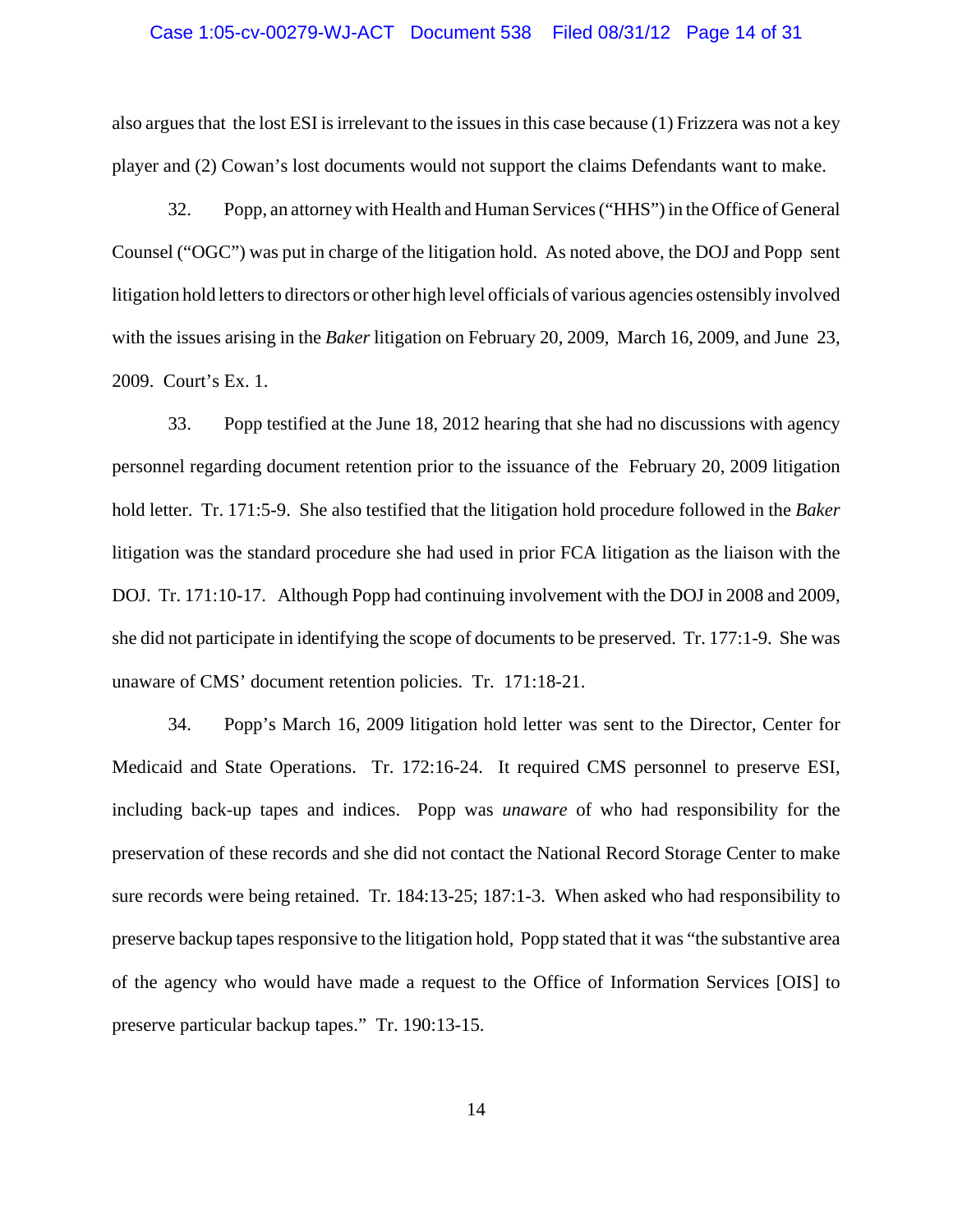#### Case 1:05-cv-00279-WJ-ACT Document 538 Filed 08/31/12 Page 15 of 31

35. Popp *assumed* that CMS would follow the written instructions she gave them about the litigation hold. Tr. 171:22-25; 172:1-2. Upon questioning by the Court, Popp stated that she had conversations with the Dallas regional office and the financial management group in the central (Baltimore) office and advised them to make sure that the litigation hold was distributed to all individuals who might have relevant information, but she *did not designate* such individuals herself and assumed her contacts would ensure that the proper parties would be instructed. Tr. 200:15-25; Tr. 201:1-16,

36. Popp testified that prior to the February 20, 2009 litigation hold letter, she worked closely with Frizzera, the former director of the financial management group in the Centers for Medicaid and State Operations in Baltimore. Tr. 169:11-16. Despite knowing he had retired in early December, 2008, Popp *did not alert his supervisor* or anyone else of the importance of preserving his ESI upon issuance of the February, 2009 litigation hold, *nor did she personally take any steps* to preserve his ESI. Tr.175:20-25; 176:5-8.

37. In a June 27, 2011 letter to counsel for the Defendants, counsel for the Government described CMS's document retention policy as follows:

According to CMS's document retention policy, a former employee's email and network access is disabled immediately after a service request is submitted to delete the user's account. The email account is retained on HHS servers for 30 days after the request is approved. After the 30 day period, the account is deleted and retained on back up tapes for an additional 14 days. The service request also triggers the process to delete electronic files stored on the former employee's network home drive. This process can take 12 to 14 days to occur. Network home drive files are retained on back up tapes for 90 days after the account is deleted and access is disabled. Electronic files stored on a former employee's hard drive are deleted within 14 days of the employee's component submitting a service request to remove the workstation from the floor for re-imaging. Electronic files stored on the network share or global drives are typically retained for at least 7 years.

Court's Exhibit 4 [Doc. 374-5] at 2.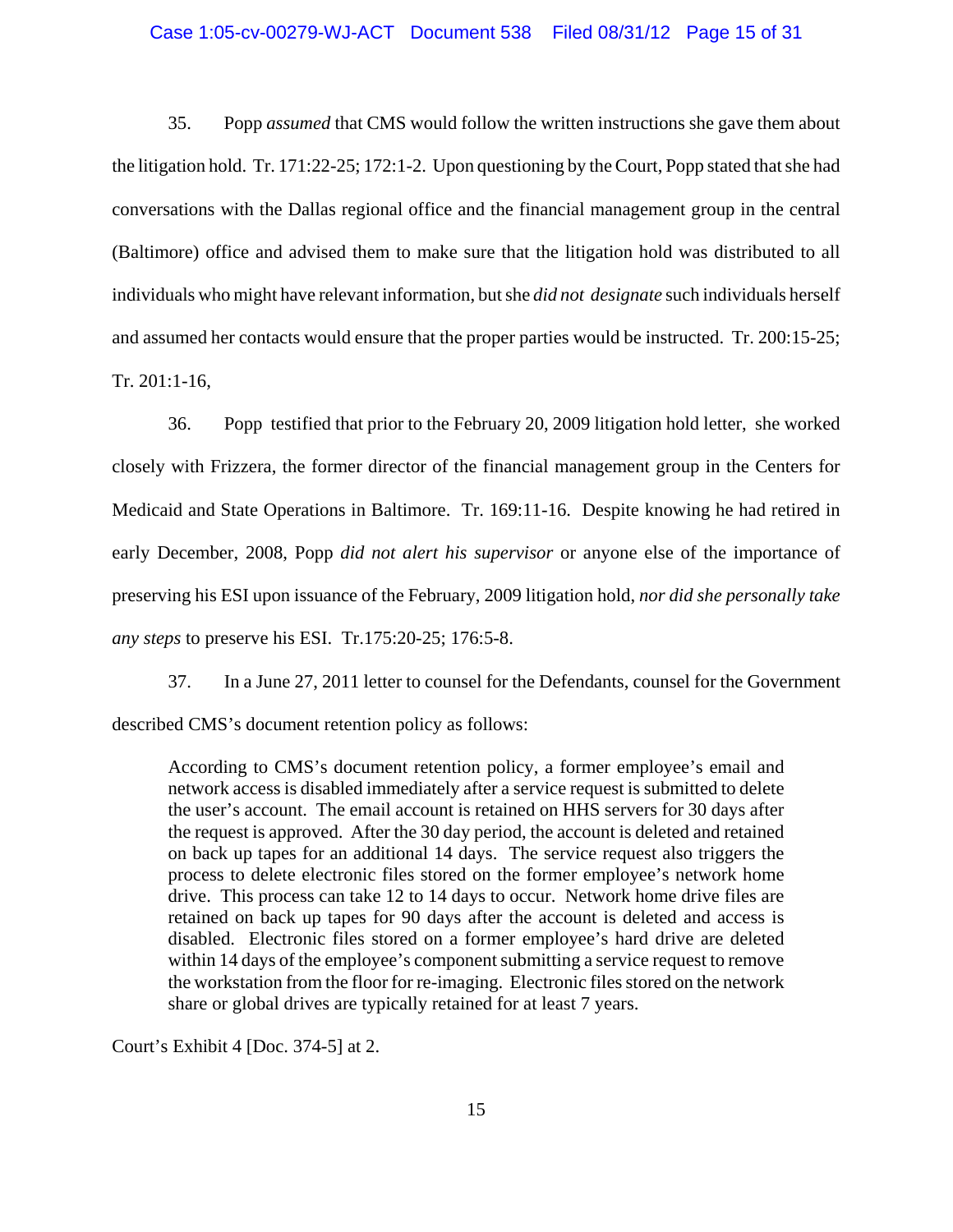38. The letter goes on to describe how this policy was implemented as it related to

Frizzera's e-mail and network access.

In accordance with operation of the policy described above, Mr. Frizzera's email and network access was disabled on December 9, 2008 after a service request to deactivate his user account was submitted and approved. On or about January 9, 2009, Mr. Frizzera's email account was deleted from servers maintained by the HHS. The email account was retained on back up tapes for an additional 14 days. Electronic files on Mr. Frizzera's network home drive were deleted approximately 12 to 14 days after the service request to deactivate his user account was submitted and approved. The files were retained on back up tape for 90 days. Electronic files on Mr. Frizzera's hard drive were deleted approximately 12 to 14 days after the service request to deactivate his user account was submitted and approved. None of the files described above are still available on back up tapes or through disaster recovery.

Court's Exhibit 4 [Doc. 374-5] at 3.

39. At the June 18, 2012 hearing, Corey Stevenson ("Stevenson"), who is currently the Director of the Office of Information Services ("OIS"), confirmed the policy as described above and what was done specifically as it related to the retirement of Frizzera. Tr. 226-232. Stevenson was able to confirm that the service request to delete Frizzera's e-mail account was made on December 8, 2008. Stevenson also testified that prior to 2010, e-mails could be placed on the shared drive. Tr. 235:21-23. Finally, Stevenson testified that in the event of a litigation hold, if "the business component with the departing employee notifies OIS that basically I have 'X' who's privy to this litigation hold, we need to do X, Y, and Z to halt your  $\dots$  auto-deletion process.  $\dots$ ", OIS will halt the process and preserve the departing employee's e-mail and other ESI. Tr. 237:12-15.<sup>4</sup> If OIS doesn't receive such a request from the manager of the business component, it will not take action even though it was copied on the litigation hold. Tr. 240:20-25; 241:1-3.

<sup>&</sup>lt;sup>4</sup> Presumably a similar request could have been made by Popp or another attorney with the OGC or the DOJ.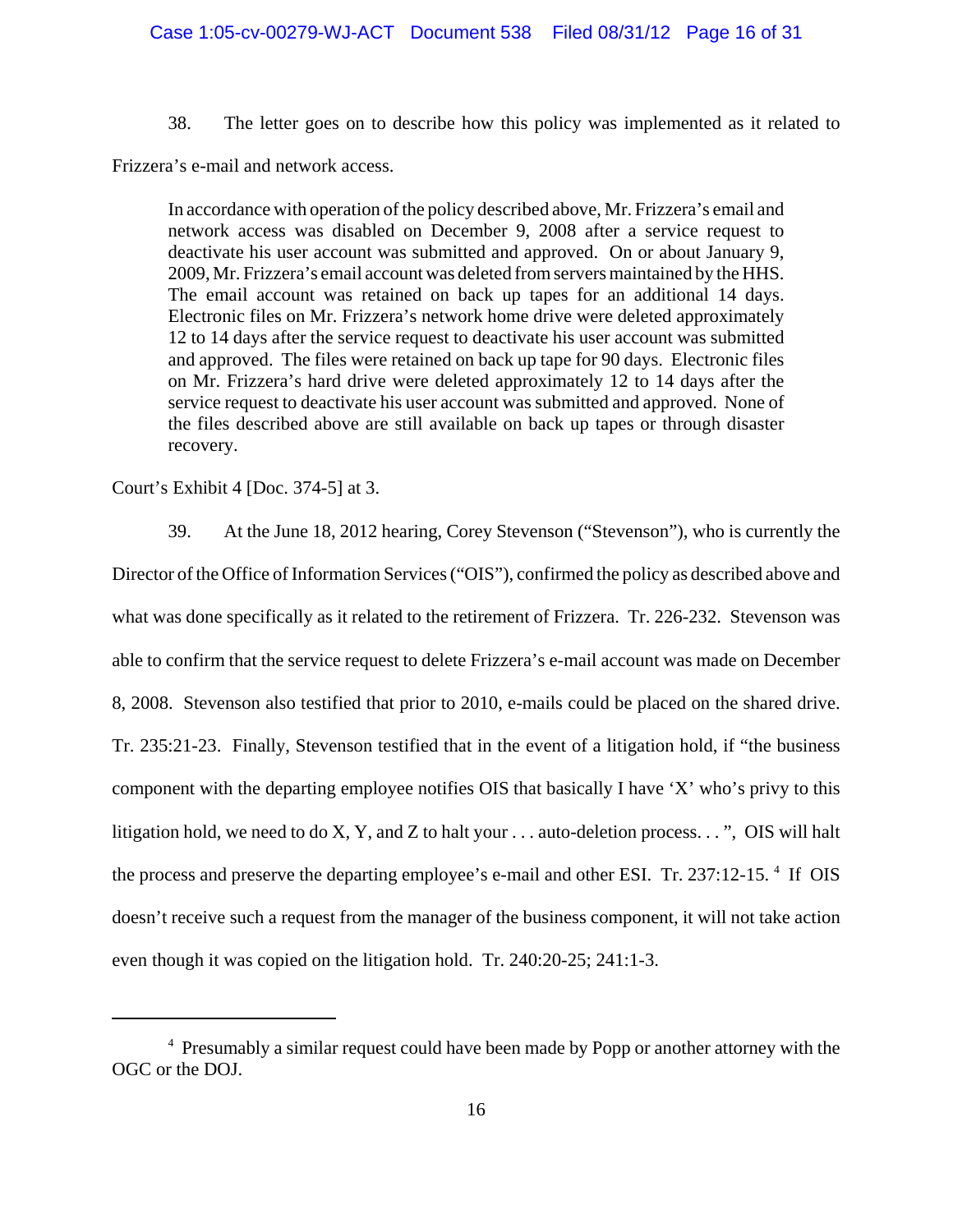40. According to Stevenson, ESI generated by Frizzera, which could include his e-mail,

was placed on the shared drive and may still be available even though it was not located during the

initial search done by Lockheed Martin.

The Court: Do you know whether or not the folks at Lockheed Martin looked for anything on this shared drive?

The Witness: No. What Lockheed is responsible for is just making sure the uptime and the availability of the drives. They do not pull -- they do not delete anything from the drives. They don't open the files on the drives. They really just make sure they're available for the employees.

The Court: Okay. Well, who has access to this shared drive?

The Witness: Like I said, there's folders basically routed based on organizations.

The Court: But I mean, I could only get access to my folders, but is there an administrator who can get access to anybody's folders?

The Witness: Yes. There's obviously -- as part of managing the network drives there's system administrator rights that Lockheed Martin would have.

The Court: All right. So even though all these other things may have happened and the backup tape for 90 days may have been erased and so forth, there could still be something on the network shared or the global drive?

The Witness: In theory, yes. Mr. Frizzera leaving would not have triggered anything to happen to anything on the shared drive.

The Court: If I wanted to look on the shared drive to find out if there is anything that was generated by Mr. Frizzera, who would I go to and what would I do?

The Witness: Basically, once you're at that point, that would be either the division director that was his employer could look because she would have -- he or she would have access to the drive, or if it came through the OGC that would initiate one of our investigations basically with Lockheed Martin. So we have a form that OGC would fill out basically as pertaining to what they're looking for and where, and basically Lockheed Martin would take those instructions, look on the site or the drive and pull back anything that's there.

The Court: Do you know if that was done in this case?

The Witness: I don't have knowledge of that because, again, that was prior to me --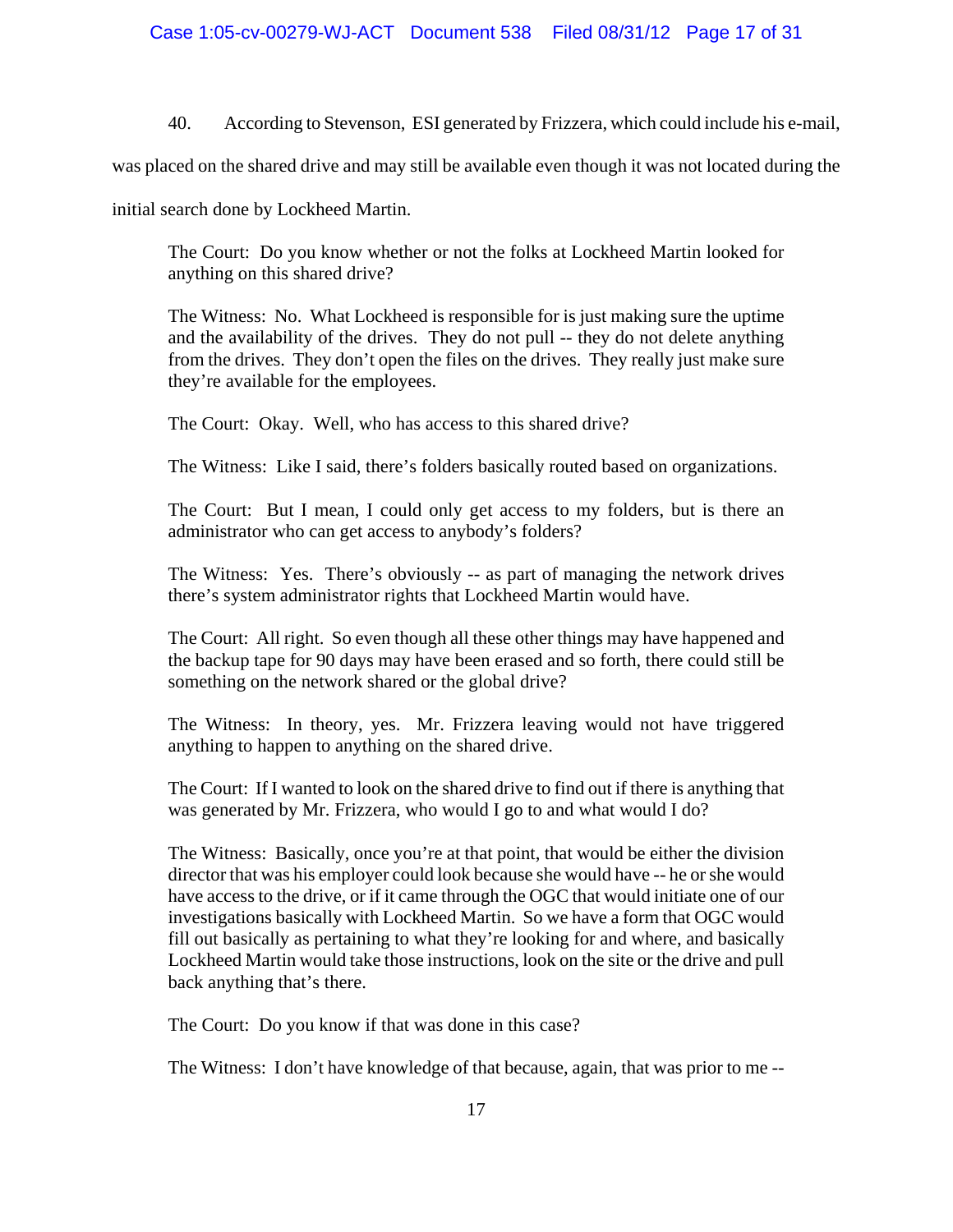The Court: All right.

The Witness: -- being here.

The Court: You don't know one way or the other?

The Witness: Correct.

Tr.232:4-21; 233:19-24; 234:5-24.

41. Based on the information from counsel for the Government in Court's Exhibit 4 and the testimony of Stevenson, it is clear that Frizzera's e-mail would have been available had the Government initiated a timely litigation hold. Frizzera's e-mail could have been sequestered and placed on a CD for preservation had the DOJ made a timely request.

42. The Court is unclear as to the nature and extent of the search for Frizzera's ESI on the shared drive conducted by CMS contractor, Lockheed Martin. Popp testified at the hearing that Lockheed Martin was not able to locate any of Frizzera's ESI in its initial search. According to Popp, no additional forensic searches were done. Tr. 193:14-18. Popp also testified that Lockheed Martin was not able to locate any of Cowan's ESI after she discovered his preserved documents had been "lost." Tr. 191:24-25; 192:1-12.

43. Contrary to the DOJ's argument that Frizzera was not a "key player," Popp testified that if Frizzera had been employed on February 20, 2009, his documents would have been within the scope of the litigation hold. Tr. 178:19-25; 179:-1. Nevertheless, Popp did not learn that Frizzera's documents had been destroyed until December, 2010 or January, 2011. Tr.: 192:13-18.

44. Cowan was still employed at CMS when the hold went into effect. He retired in September, 2010, but the first effort to identify and preserve his documents was not taken until sometime in December 2010. Tr. 191:15-23. His documents were initially preserved, but later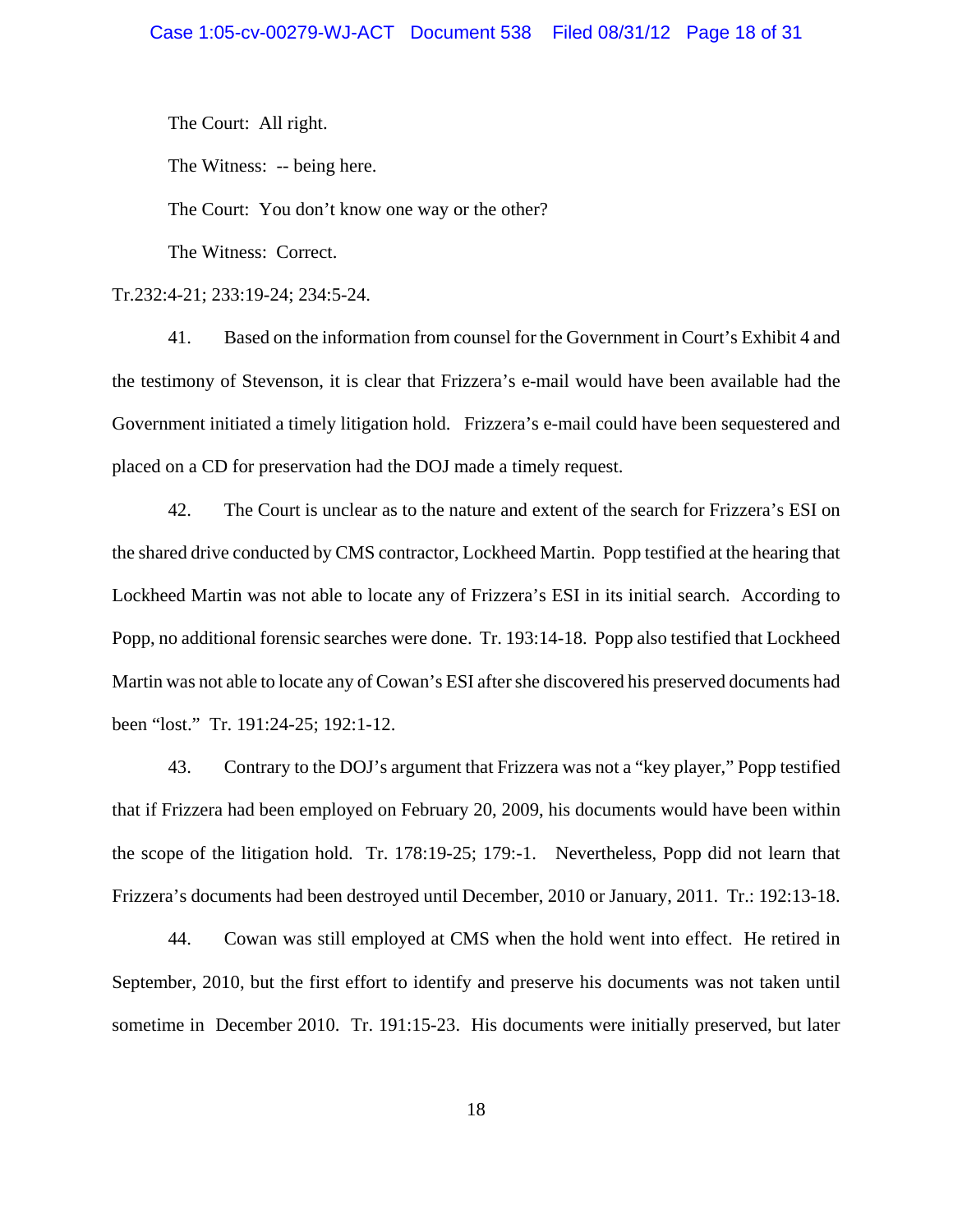#### Case 1:05-cv-00279-WJ-ACT Document 538 Filed 08/31/12 Page 19 of 31

went "missing" and, according to the Government, his ESI cannot now be retrieved. Tr. 94:23-25;  $95:1-10.<sup>5</sup>$ 

45. Two other specific CMS employees were identified as being covered by the litigation hold: Linda Territo and Bobbie Sullivan. "Territo was the acting CMS funding specialist assigned to New Mexico between September 2008 and May 2010 and was responsible for recommending approval of HSD's Medicaid grant awards." Defendants' Reply [Doc. 437] at 14. "Sullivan served as the liaison between CMS Region VI and HSD concerning Medicaid issues between December 2008 and mid-2010." *Id*.

 46. Popp learned in December, 2010 that Territo's documents had been destroyed upon her retirement while the litigation hold was in place. Tr. 194:6-12. Popp testified that she believed that Sullivan deleted some of her own ESI prior to leaving the agency and while the litigation hold was in place. Tr. 194:23-25; 195:1-25; 196:1-6.

47. No evidence was submitted to the Court as to which specific individuals were notified they were part of a litigation hold. Likewise, the Court has not been advised what directives, if any, were given to the key players, and similar *minimal* actions necessary for an adequate and effective litigation hold. Apparently, the Government and the DOJ believed that the

<sup>&</sup>lt;sup>5</sup> Based on the testimony of Stevenson the Court suspects that the Cowan e-mails which were on the shared drive in a .pst folder were deleted when OIS changed the policy in 2010 to no longer allow e-mail to be saved on the shared drive. This could have easily been avoided had the Government downloaded Cowan's emails onto a disc when his e-mails were initially located on the shared drive. This is another example of the lackadaisical attitude with which the Government approached its ongoing duty to insure that the litigation hold was adequate and being properly monitored.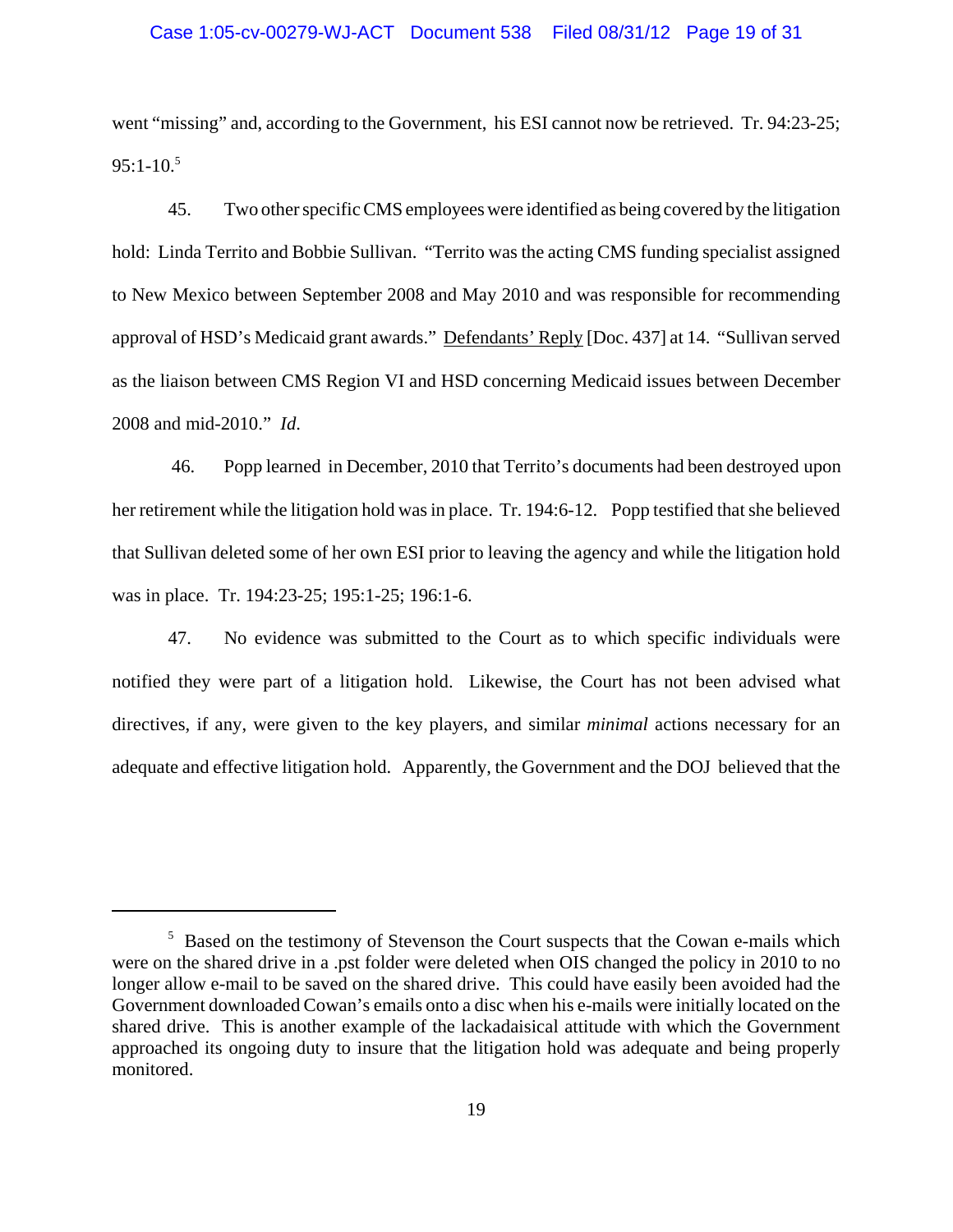#### Case 1:05-cv-00279-WJ-ACT Document 538 Filed 08/31/12 Page 20 of 31

litigation hold information would "trickle down" to the appropriate personnel and that ESI and other relevant documentation would be preserved.<sup>6</sup>

48. The Government stated at the hearing that Frizzera and Cowan were not important witnesses for the Government and argued that because Defendants had sufficient facts and documentation to enable them to file a motion for summary judgment, the failure to preserve Frizzera's and Cowan's documents has not precluded the Defendants from presenting their defenses. Upon questioning by the Court, counsel for the Government begrudgingly acknowledged that the duty to preserve documents includes documents that might be of help to the Defendants. Tr.88:16- 25; 89:1-15; 91:5-24; 122:7-25. As one court stated, "[t]he argument of an accused spoliator that it did not violate its duty to preserve evidence because it retained the "relevant" information and only deleted "irrelevant" information rings particularly hollow. The ultimate decision of what is relevant is not determined by a party's subjective assessment filtered through its own perception of self-interest." *Goodman v. Praxair Servs. Inc.*, 632 F.Supp.2d 494, 517 n.12 (D. Md. 2009).

49. The Court finds that the Government's litigation hold was inadequate. The Court does not know how crucial Sullivan and Territo are to Defendants' case, but it is clear that Frizzera and Cowan are important witnesses to the Defendants, and preservation and production of their ESI could be helpful in their efforts to prove a defense.

<sup>&</sup>lt;sup>6</sup> As one author notes, "[s]poliation is also a major issue for government agencies in FCA litigation. Documents in government agencies are critical to both liability and damages issues in FCA cases because the agency is the party defrauded. Government agencies are notoriously deficient in retaining documents, however. J. Boese, *Civil False Claims and Qui Tam Actions*, Vol. 2, § 507[I] at 5-196 (2012-1 Supp.).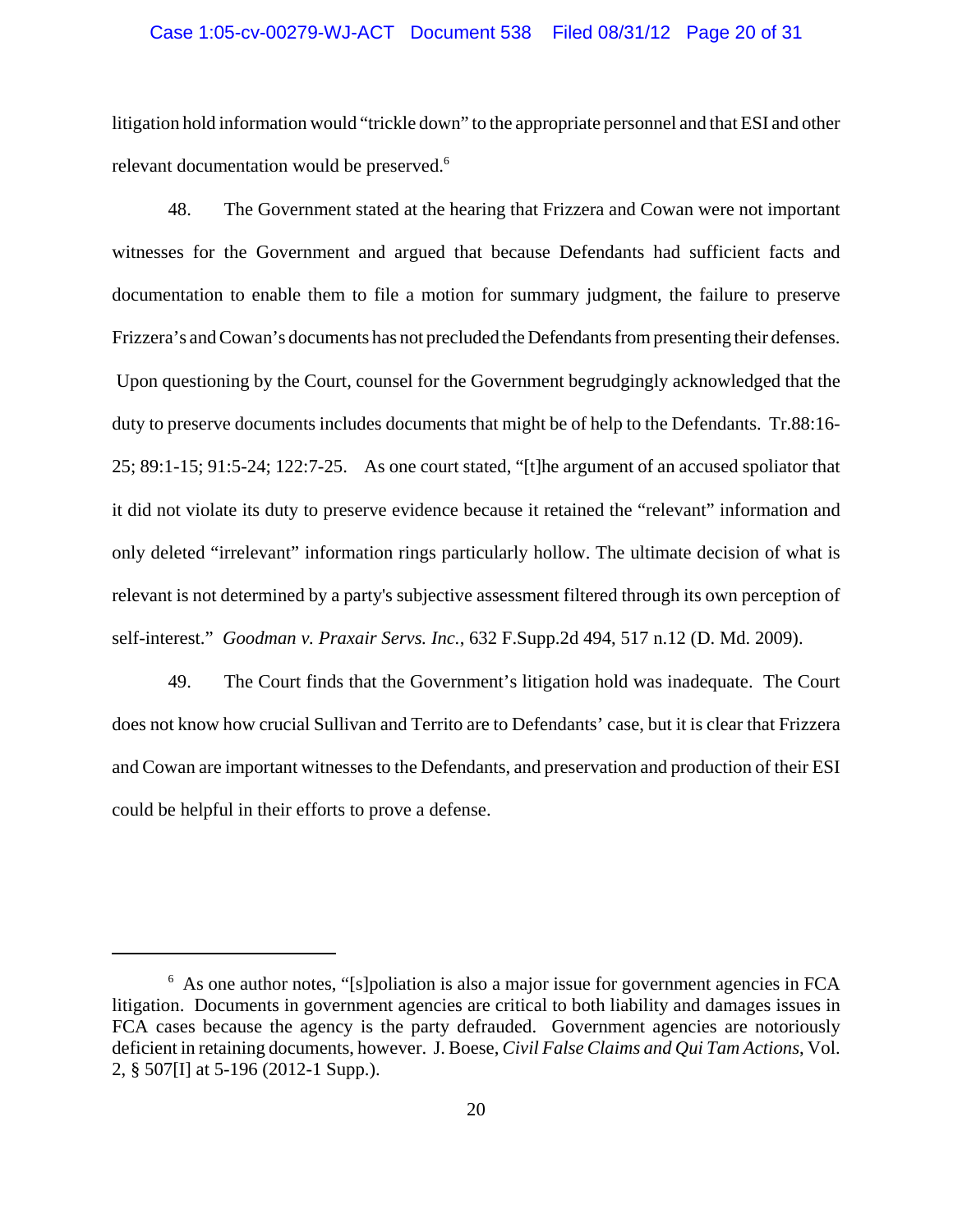### **Spoliation Sanctions**

50. Virtually every fact -- and the inference to be drawn therefrom -- is disputed in this thrust and parry litigation. Defendants argue their central defense to the FCA is the government's knowledge. They claim that CMS was aware of allegedly improper donations from the State as early as 2006 and that documents, including ESI, relevant to this defense have been destroyed. According to the Government, its own knowledge is irrelevant and Defendants are incorrectly calling their defense a "government knowledge inference," when in fact it should be called a "full disclosure inference." The Government contends the burden is on Defendants to prove full disclosure on their part and that what the Government knew at any particular time frame is simply not relevant to the litigation.

51. In Judge Johnson's December 7, 2011 Memorandum Opinion and Order, regarding the Government's Motion to Strike Defendants' Affirmative Defenses, he ruled that the affirmative defense of "government knowledge inference" would not be stricken. "The Government's knowledge of an alleged 'false' claim contradicts a defendant's intent to knowingly submit a false claim. Since the crux of an FCA violation is intentionally deceiving the Government, no violation exists where the Government has not been deceived." MOO [Doc. 366] at 12. Accordingly, evidence which illuminates the Government's knowledge is crucial to Defendants' defense.

52. The two most important factors in determining spoliation sanctions are (1) culpability of the offending party; and (2) actual prejudice to the other party. *Patten*, 2009 WL 1279331, \*3. The Court addresses each in turn.

#### **Culpability**

53. Culpability is the degree of fault to be assigned to the offending party. In situations involving the alleged failure to institute a timely and an adequate litigation hold, one end of the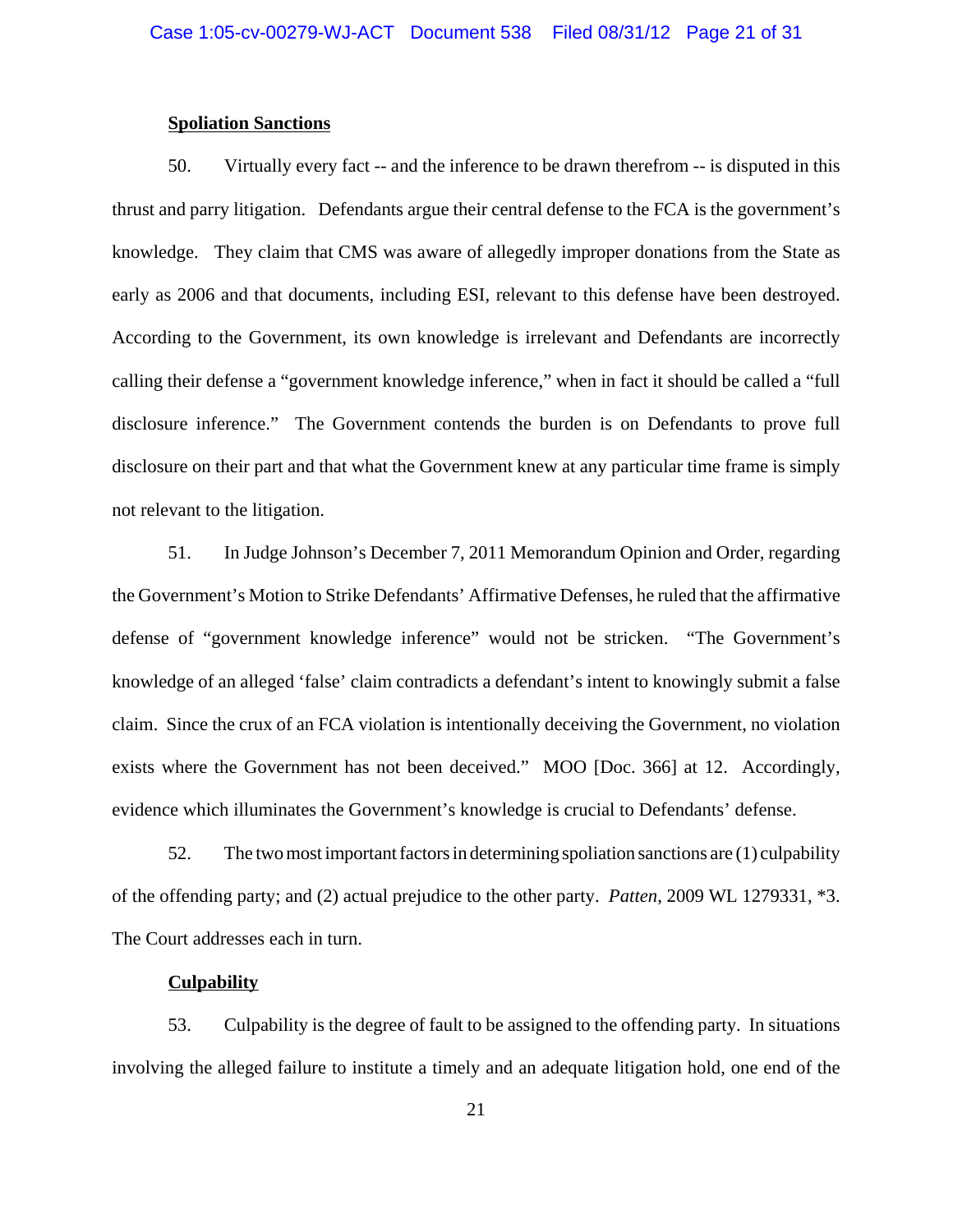#### Case 1:05-cv-00279-WJ-ACT Document 538 Filed 08/31/12 Page 22 of 31

spectrum is the willful destruction of documents. On the other end is mere negligence. This case falls in between those two extremes.

54. The Government argues that because there was continuing dialogue with the Defendants there was no duty to preserve documents or issue a litigation hold until the Notice of Intervention was actually filed. This position is contrary to law and would in effect do away with the duty to preserve documents and issue a litigation hold pre-litigation, let alone when litigation can be "reasonably anticipated" or is "imminent." The litigation hold notice that went to CMS and the Dallas Regional Office was not issued until March 16, 2009. A second letter was sent to all CMS regional offices on June 22, 2009. Tr. 179:17-25; Popp Declaration [Doc. 418] at ¶ 5 (a)-(b).

55. On the issue of the adequacy of the litigation hold, the Government argues that because Frizzera and Cowan are not key witnesses for the Government, and the Government did not intend to call them to prove its case, Frizzera's and Cowan's ESI are not relevant. The Government also argues that because counsel for Defendants was able to depose Frizzera and Cowan for five hours each, the Defendants have not been prejudiced. Finally, the Government argues as proof that the Defendants have not been prejudiced, Defendants were able to file a motion for summary judgment without relying on the ESI from Frizzera or Cowan. The problem with the Government's view is that it is entirely one-sided. Defendants are entitled to conduct discovery and present evidence regarding their theory of the case. The Defendants may want to call Frizzera and Cowan as witnesses and the Defendants have demonstrated that Frizzera's and Cowan's ESI may be relevant to what they view as the critical issue in this case. The fact that the Defendants were able to depose Frizzera and Cowan without the benefit of the ESI doesn't relieve the Government of the obligation to have instituted a timely and an adequate litigation hold. Similarly, just because the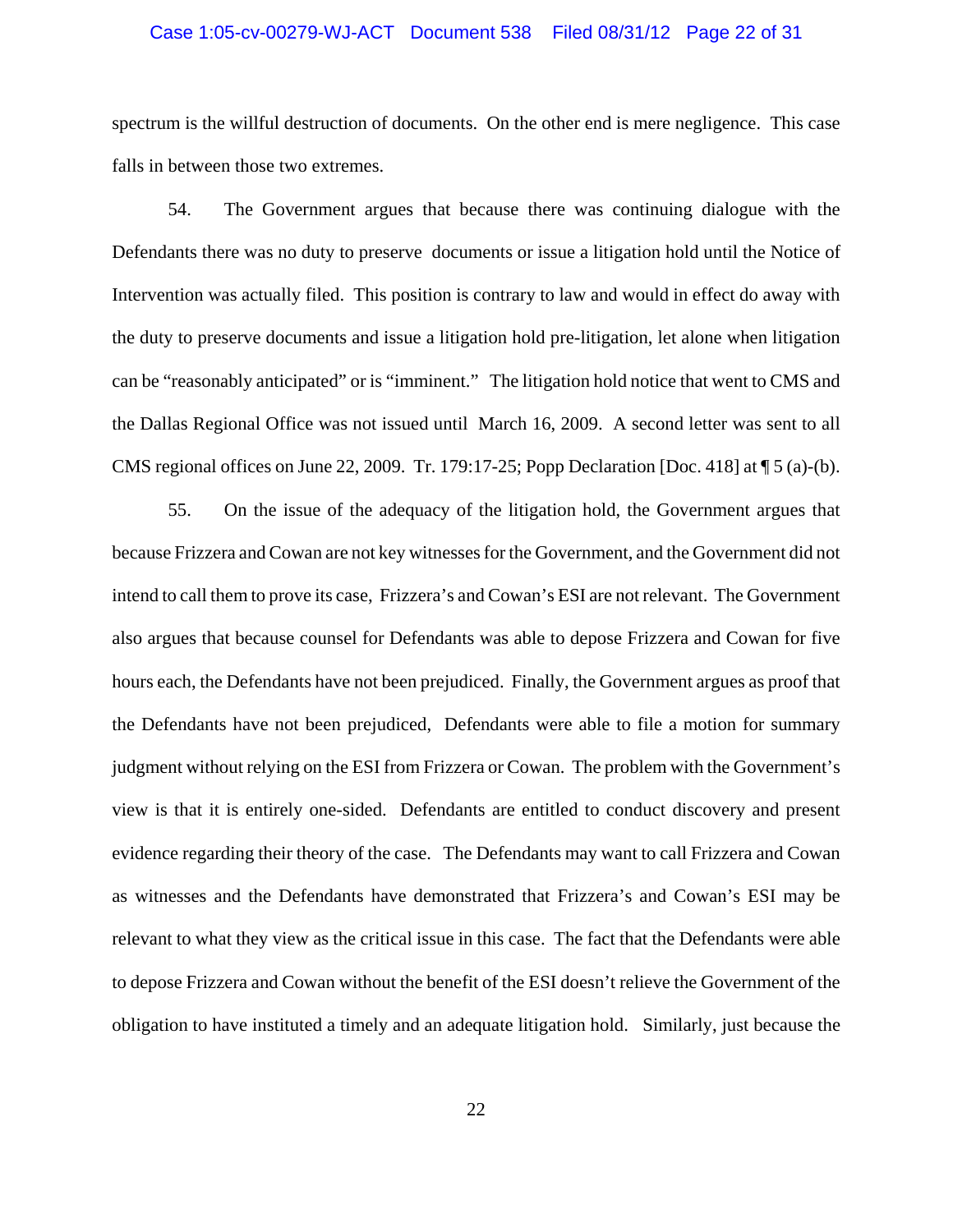#### Case 1:05-cv-00279-WJ-ACT Document 538 Filed 08/31/12 Page 23 of 31

Defendants were able to file a motion for summary judgment without relying on Frizzera's and Cowan's ESI doesn't make their ESI immaterial or irrelevant.

56. The bottom line is one party's unilateral and arbitrary determination of relevance cannot dictate the timing or the boundaries of the litigation hold. Even though the Government may not have been acting in bad faith or engaging in willful misconduct, its pre-litigation attempts to preserve ESI and other documents were woefully inadequate and go beyond mere negligence. Accordingly, the Court finds that the Government is culpable for its failure to timely initiate and adequately supervise the litigation hold in this case.

#### **Prejudice**

57. The Government's argument is that because the Defendants have independent evidence on a topic, despite spoliation, they cannot show prejudice. Tr. 96:9-13. The Government cites to *Turner v. Public Serv. Co.*, 563 F.3d 1136, 1150 (10th Cir. 2009) and *Burlington Northern & Santa Fe Rwy Co. v. Grant*, 505 F.3d 1013, 1032-33 (10th Cir. 2007) for this proposition. In those cases the court described the evidence that the party had and concluded that the evidence in hand was sufficient and therefore there was no prejudice.

58. For example, in *Burlington Northern*, the defendant argued he was unable to defend his nuisance case because the railroad had significantly altered the topography of the land in question. The Tenth Circuit disagreed:

BNSF generated extensive documentation of the condition of the land before and during remediation, and the factual dispute regarding any change in elevation of the remediation site amounts to, at most, one and a quarter inches. In light of this, and absent meaningful evidence that Grant has been actually, rather than merely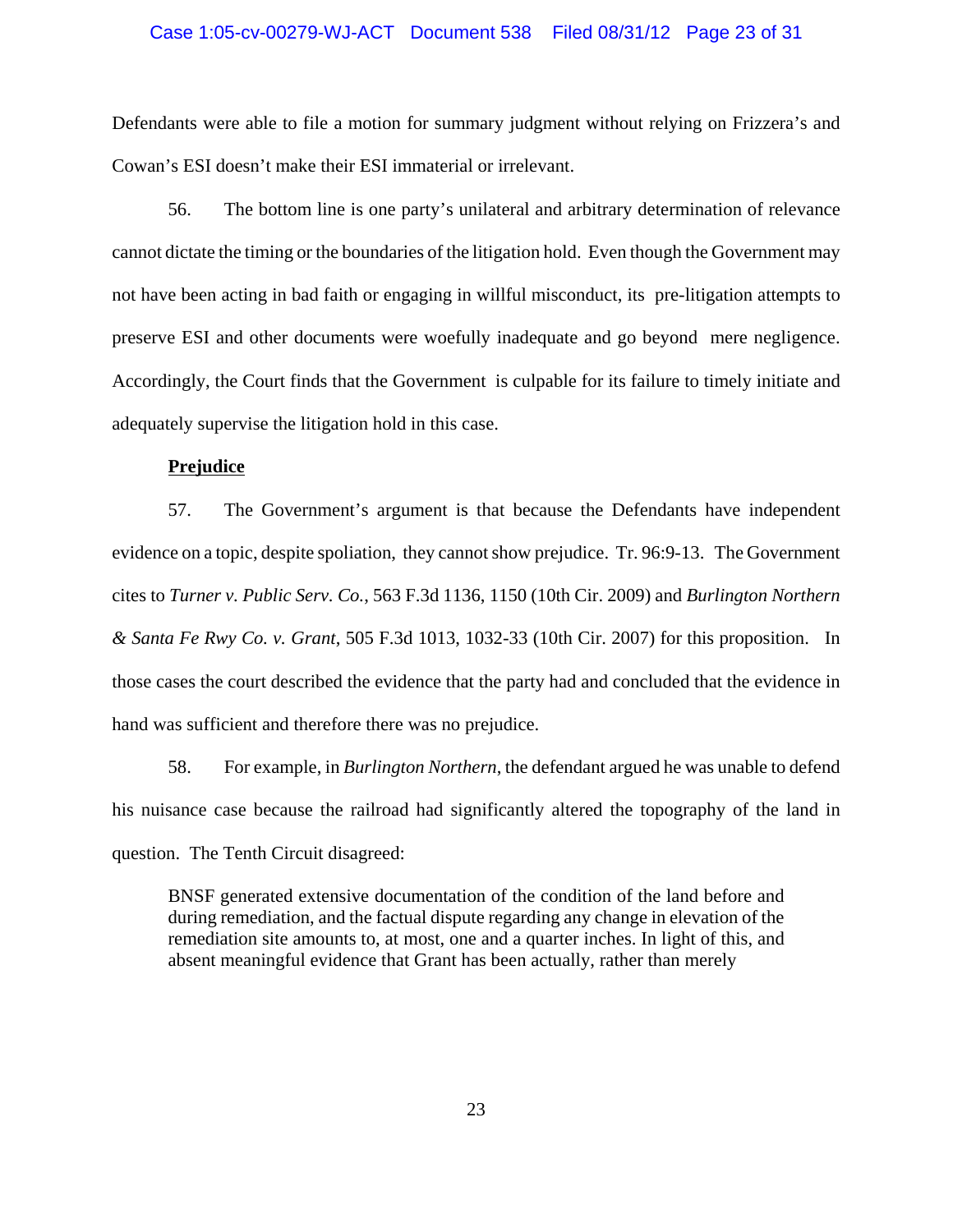### Case 1:05-cv-00279-WJ-ACT Document 538 Filed 08/31/12 Page 24 of 31

theoretically, prejudiced, we affirm the district court's denial of Grant's motion for spoliation sanctions.

505 F.3d at 1033.<sup>7</sup>

59. The Court finds the instant case is more like the situation in *Genova v. Banner Health*, 2012 WL 2340122 (D. Colo. 2012). In *Genova*, the emergency room physician on duty attempted to divert all ambulances to other hospitals because all of the in-patient and emergency room beds were full. He recommended that the hospital institute a "Code Purple," which was designed to address such a situation. *Id*. at \*1. The CEO of the hospital and the physician got into an argument about this plan and the CEO refused to implement the Code Purple. The plaintiff physician claimed retaliation when his emergency room privileges were suspended. *Id*.

60. In discovery the plaintiff sought the Code Purple documents from the night in question. These documents contained data not available in other reports. *Id*. The court held a hearing and found that the documents were destroyed after litigation had been threatened and after a litigation hold had been implemented. *Id*. at \*3. In reserving the adverse inference ruling until trial to determine whether bad faith was shown, the court noted that the destroyed documents "go to a 'critical issue.' Dr. Genova was in a position to have good grounds for believing that the records would support his version of the events of that evening." *Id*. at \*3.

61. The foregoing cases demonstrate that prejudice is shown when the destroyed evidence goes to a critical issue and the evidence at hand is conflicting. Here we have differing

<sup>7</sup> *Burlington Northern* is easily distinguished from the facts in the instant case because the change in topography was minimal and there was a significant amount of other evidence available to the party claiming prejudice. As the court noted in *Burlington Northern* there was no "meaningful evidence" that the defendant had been actually prejudiced as opposed to being theoretically prejudiced. In this case, however, there is evidence that the Defendants would be prejudiced if they were forced to go to trial without the lost or withheld ESI.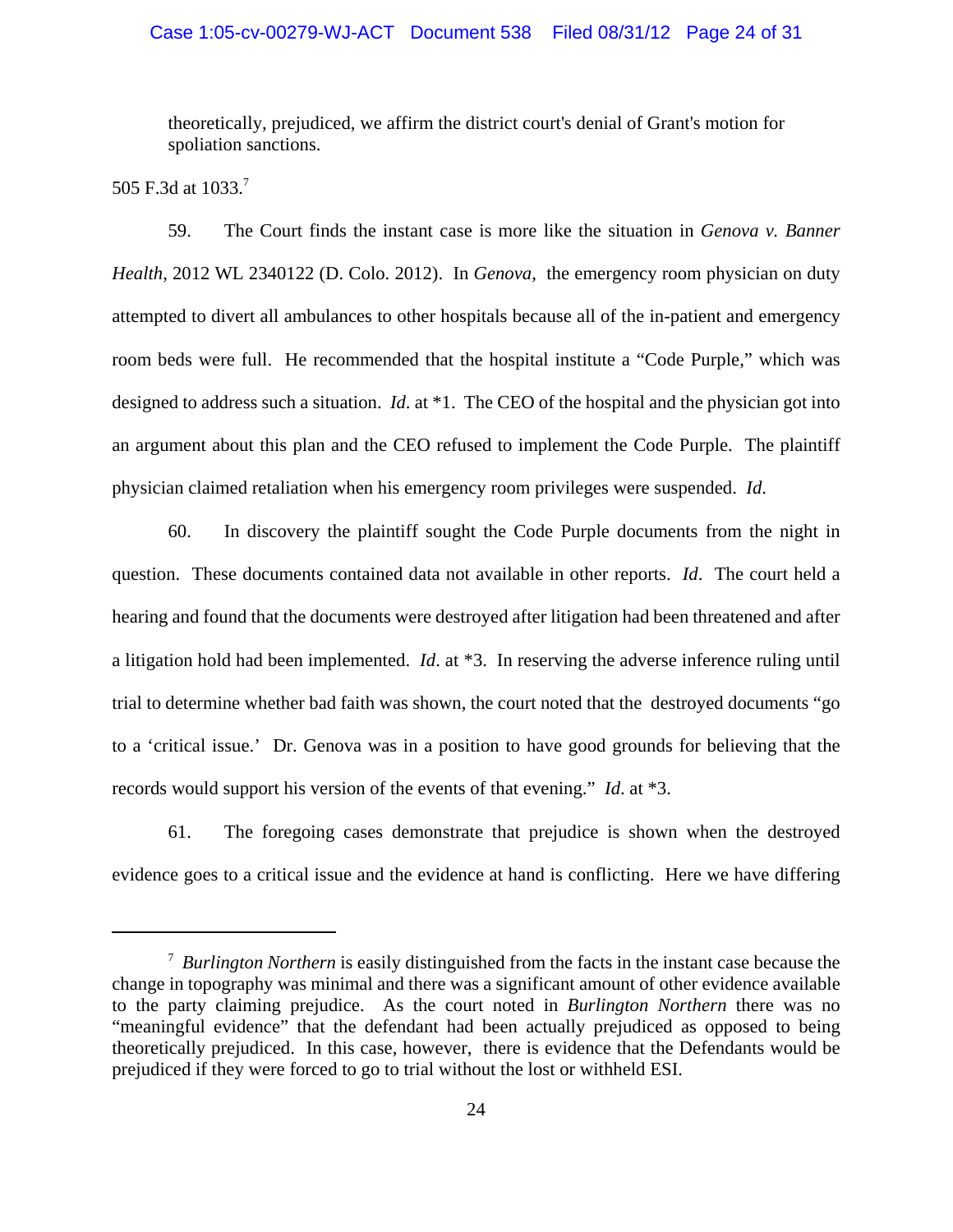#### Case 1:05-cv-00279-WJ-ACT Document 538 Filed 08/31/12 Page 25 of 31

versions of the events that took place in 2006. For example, both Frizzera and Cowan have been deposed, but appear to have some deficiencies in their memory of the work they performed for CMS. Tr. 22:15-25;23:1-10. If Defendants had these witnesses' contemporaneous e-mails or other documents, those e-mails and documents could be used to refresh their recollection or for impeachment purposes. Additionally, testimony from other witnesses conflicts with Frizzera's recollections and Cowan cannot recall what he took from the unissued 2006 Castro Report to incorporate into the 2009 Branch Report. Tr. 38:7-25; 39:1-25; 40:1-25; 41:1-10. The Defendants have pieced together their theory, in part, by viewing entries on the Government's privilege log. Some of the Cowan and Frizzera e-mails that have survived are being withheld under claims of attorney-client privilege or work product immunity. Drafts of the Cowan report are being withheld under claims of deliberative process privilege. At the very minimum, given the current status of discovery, Defendants would be forced to go to trial on an incomplete record.

62. The crux of Defendants' argument is really a question: why did the Government allow improper donations to continue from 2006 to the present day? Tr. 60:14-18. Defendants argue that CMS knew of the improper donations by virtue of the Castro Report but elected not to do anything about it because of the DOJ investigation. Tr. 60:10-13. The Government's sole response to the spoliation claims has been that Government knowledge is not relevant and therefore the loss of Frizzera's and Cowan's documents is not relevant. Tr. 59:25;60:1-3; 21-25.

63. Defendants note that the Frizzera documents being withheld under a claim of deliberative process privilege include drafts and reviews of the 2006 Castro report and the subsequent Branch report. Tr. 65:24-25; 66:1-5. Defendants ask for production of these documents to remediate the loss of Frizzera's ESI. They argue the loss of Frizzera's contemporaneous e-mails and other documents hinder the Defendants' ability to find out why the Castro report was withheld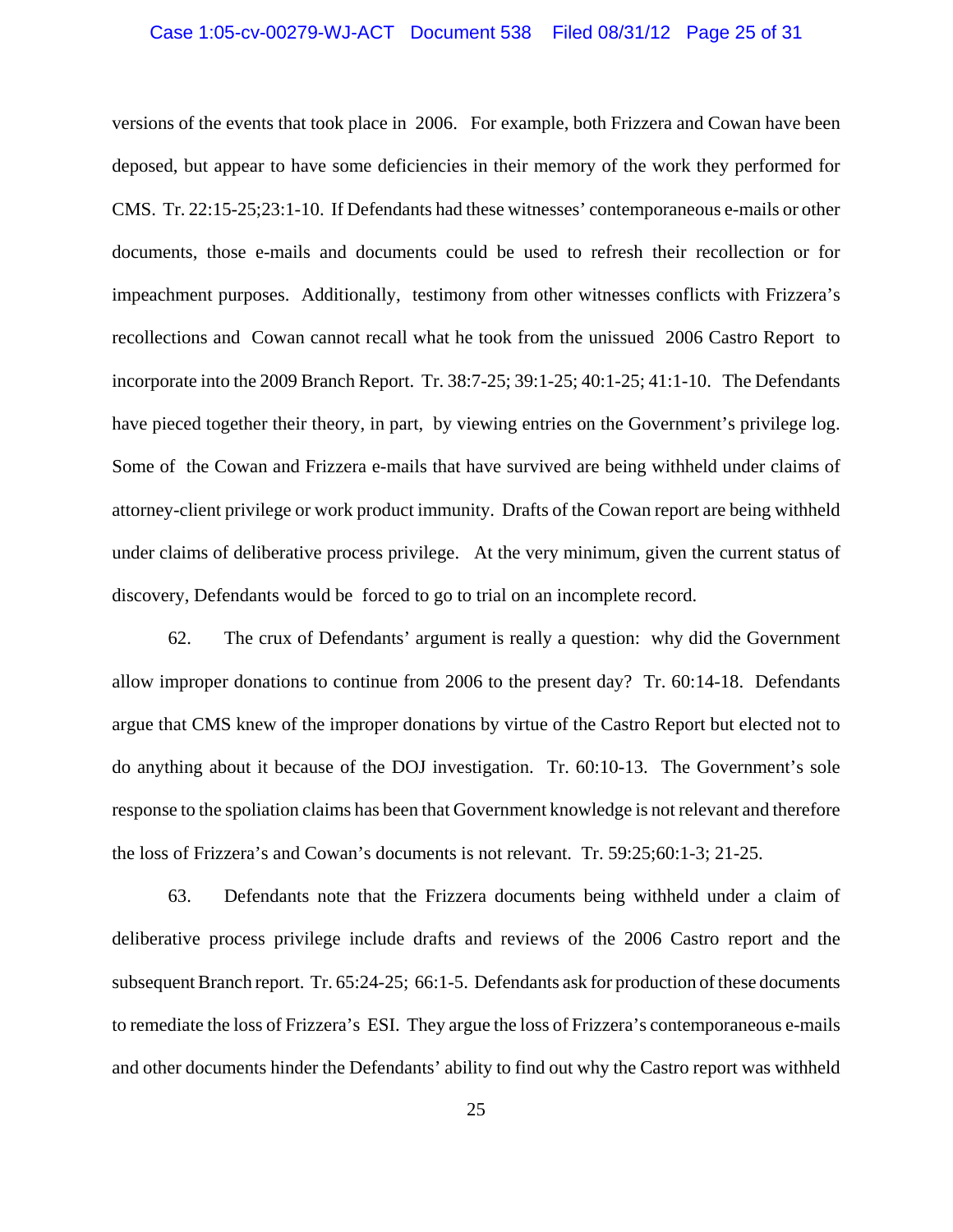#### Case 1:05-cv-00279-WJ-ACT Document 538 Filed 08/31/12 Page 26 of 31

and the justification for not having it released to the State. Tr. 71:3-7. Defendants argue Frizzera is an adverse witness and his testimony constitutes "a post hoc evaluation." Tr. 71:7. "We've identified significant documents and activities about which we do not have a contemporaneous communication from two key witnesses . . . and those documents, such as the communications about the Branch report from Mr. Cowan and whatever the form of hand off was to Mr. Branch would be very important to understanding [exactly what happened]." Tr. 71:21-25; 72:1-4.

64. Defendants also contend that the Castro 2006 report was withheld due to the DOJ investigation and that the decision to withhold this report was discussed between Frizzera and the DOJ. Other witnesses have testified that the report was withheld due to the investigation. Tr. 130:21-25; 131:1-25; 132:125; 133:1-25. Defendants contend that had the report been released, the State would have advised the counties and the hospitals that there were questions about the donations being made and that the DOJ was investigating the payments. According to Defendants, the report was not released because the DOJ wanted to continue to build their case. Tr.:135:8-14. Both Frizzera and the DOJ deny these allegations.

65. As noted above, the Government is withholding documents and ESI which go to these issues based on work product immunity, deliberative process, and attorney client privilege. The work product doctrine is designed to protect counsel's legal opinions and strategies, but it does not protect facts. *Upjohn Co. v. United States*, 449 U.S. 383, 396 (1981). The deliberative process privilege "is designed to promote candid discussion within [a governmental] agency and improve its decisionmaking process, which advances the agency's ability to perform its functions." *Judicial Watch, Inc. v. United States Department of Justice*, 800 F.Supp.2d 202, 217 (D.D.C. 2011) (internal quotation marks & citations omitted). To qualify for the privilege, the document must be both predecisional and deliberative. *Id*. "The key question in determining whether the material is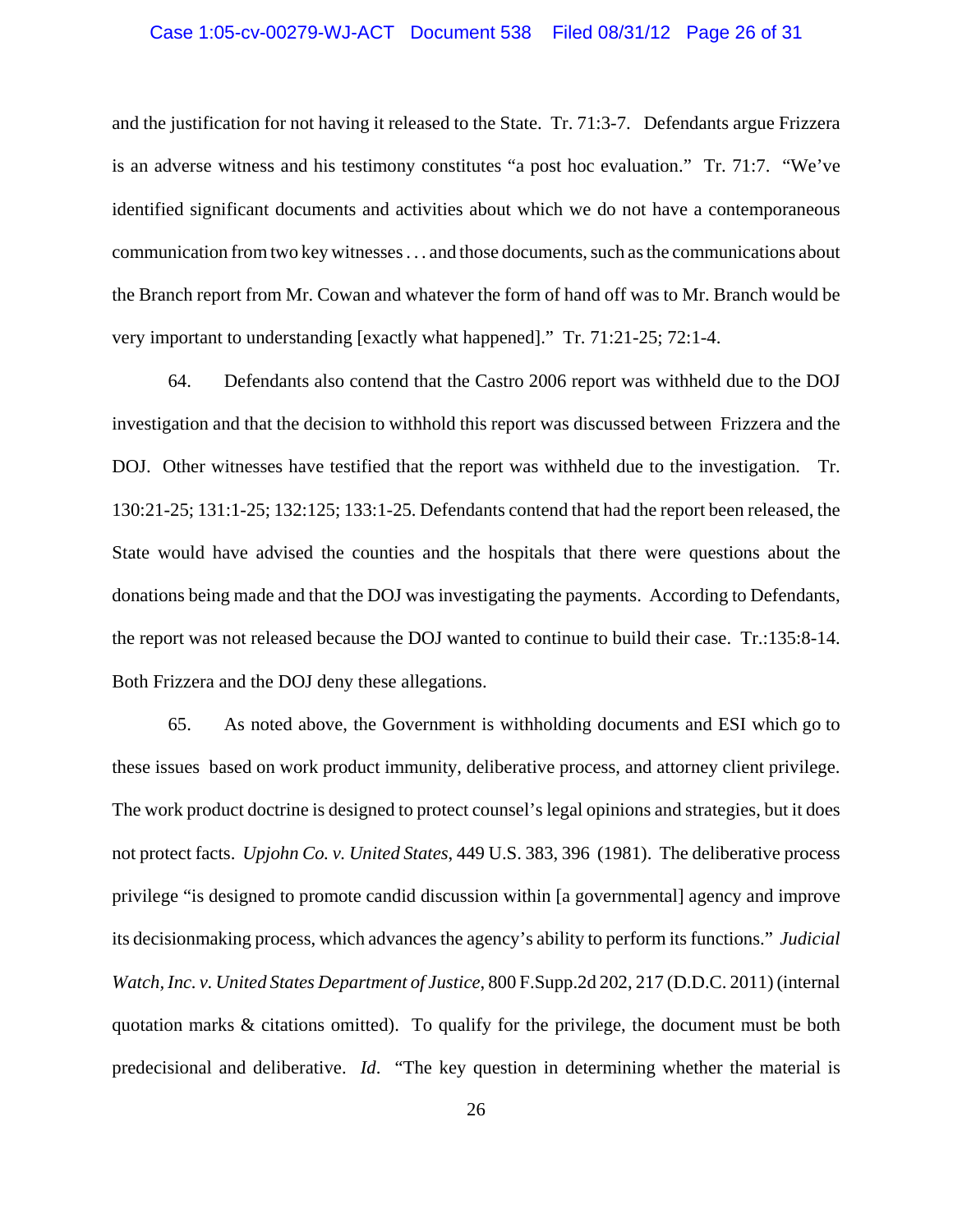#### Case 1:05-cv-00279-WJ-ACT Document 538 Filed 08/31/12 Page 27 of 31

deliberative in nature is whether disclosure of the information would discourage candid discussion within the agency." *Id.* at 218 (internal quotation marks & citation omitted). The attorney client privilege protects confidential communications between the client and counsel. *Upjohn*, 449 U.S. at 391.

66. The Government takes the position that documents or ESI generated by Frizzera and Cowan are not material or relevant. The Government contends Cowan was not a key player, and that reports or drafts prepared by Castro or Cowan were not withheld from the State due to the DOJ investigation. Yet the Government claims that such reports and drafts are immune from production due to the deliberative process privilege. The Government contends that Frizzera was not a key player, yet withholds documents which show he was involved in this case as early as 2005. Court's Exhibit 3, Tab 4.

67. The Court finds this is a case of the Government attempting to use the work product doctrine, the deliberative process privilege, and the attorney client privilege as both a sword and a shield. "A litigant cannot use the work product doctrine as both a sword and a shield by selectively using the privileged documents to prove a point but then invoking the privilege to prevent an opponent from challenging the assertion." *Frontier Refining, Inc. v. Gorman-Rupp Co., Inc.*, 136 F.3d 695, 704 (10th Cir. 1998). The same is true for the attorney client privilege. *Chevron Corp. v. Stratus Consulting, Inc.*, 2010 WL 3923092, \*10 (D. Colo. 2010) (unpublished decision). Here, the Government argues that Cowan and Frizzera were not key players, that the 2006 FMR was not withheld at the request of Frizzera or the DOJ, or because of the DOJ's intervention, and that none of the withheld documents or ESI support Defendants' assertions. However, by refusing to produce documents that exist and destroying ESI that may be relevant to these issues, the Government has prevented Defendants from testing these assertions. Therefore, the Court finds that the immunity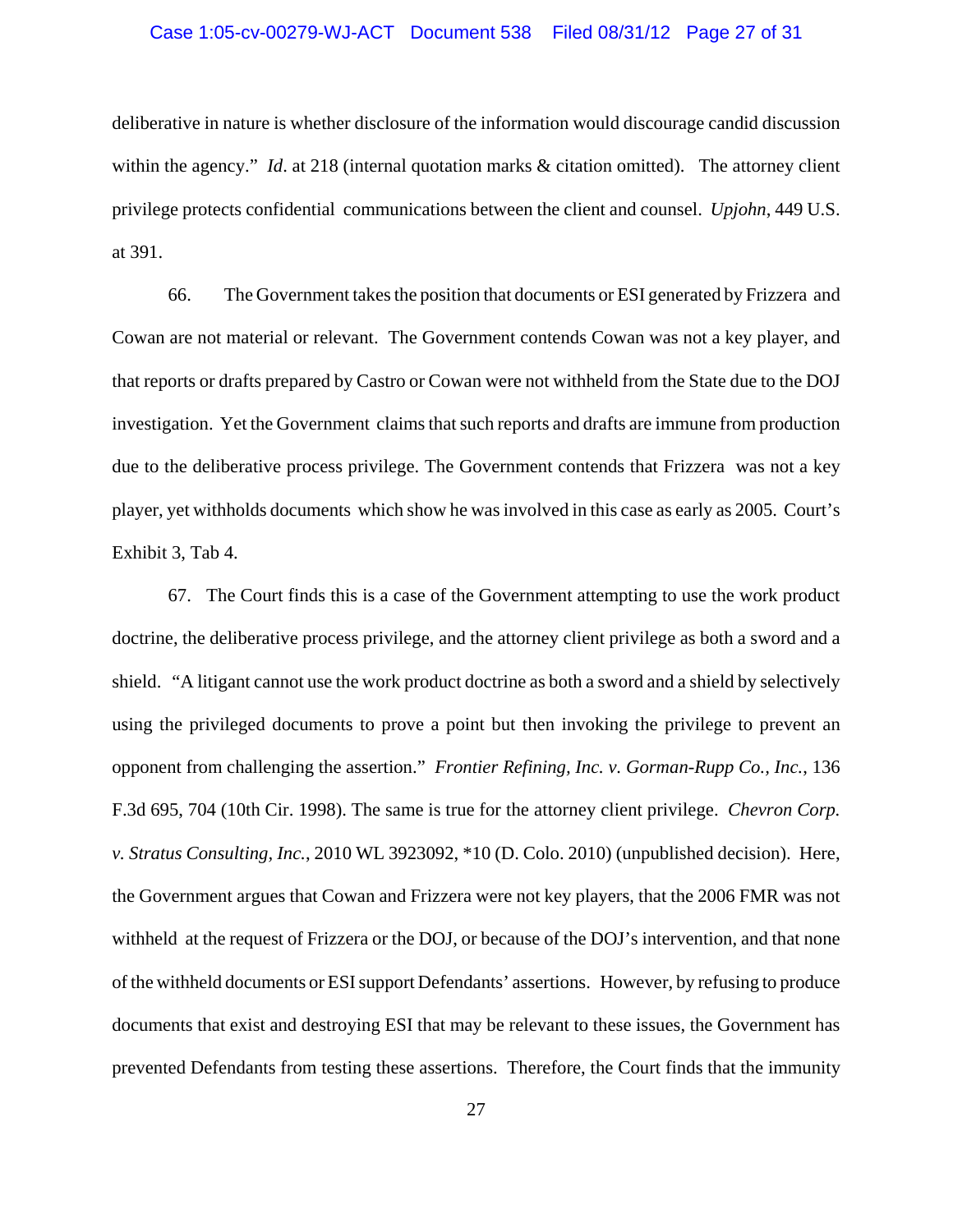#### Case 1:05-cv-00279-WJ-ACT Document 538 Filed 08/31/12 Page 28 of 31

and privileges the Government has asserted regarding these documents and ESI are overridden by the fairness doctrine. *See In re Grand Jury Proceedings*, 219 F.3d 175, 185, 191 (2d Cir. 2000). Whether fairness requires disclosure is decided on a case-by-case basis considering the specific context in which the privilege is asserted. *Id*. at 183. As noted by one court

The crucial issue is not merely some connection to a judicial process but rather the type of unfairness to the adversary that results in litigation circumstances when a party uses an assertion of fact to influence the decisionmaker while denying its adversary access to privileged material potentially capable of rebutting the assertion.

*In re Grand Jury Proceedings v. United States*, 350 F.3d 299, 306 (2nd Cir. 2003).

The Court also finds that any claim of deliberative process privilege as to the 2006 or 2009 FMRs, assuming the privilege even applies, is overridden by the spoliation that has occurred in this case and the effect it has had on Defendants' ability to present their defense of Government knowledge.

68. Defendants cannot obtain this information from any other source and they have shown substantial need for this information. The evidence presented to the Court in the parties' submissions and at the hearing indicate that Frizzera was involved from the beginning of the investigation of this case in 2005. The evidence presented indicates that Cowan had substantial involvement with the funding issues at the heart of this case. The Defendants should not be required to rely on a witness's faulty memory of key events if there are documents that might refresh the witness's memory or otherwise lead to the discovery of admissible evidence.

69. As to the Government's argument that Frizzera's and Cowan's ESI were likely provided to Defendants by other means, the Court finds the following language particularly apt for this case:

Be that as it may, there is no way of knowing with any degree of certainty as to how many of those documents were provided to the defendants *as a result of the government's mishandling of the documents*. The government's conduct created a situation where we cannot assess exactly what or how much information was lost and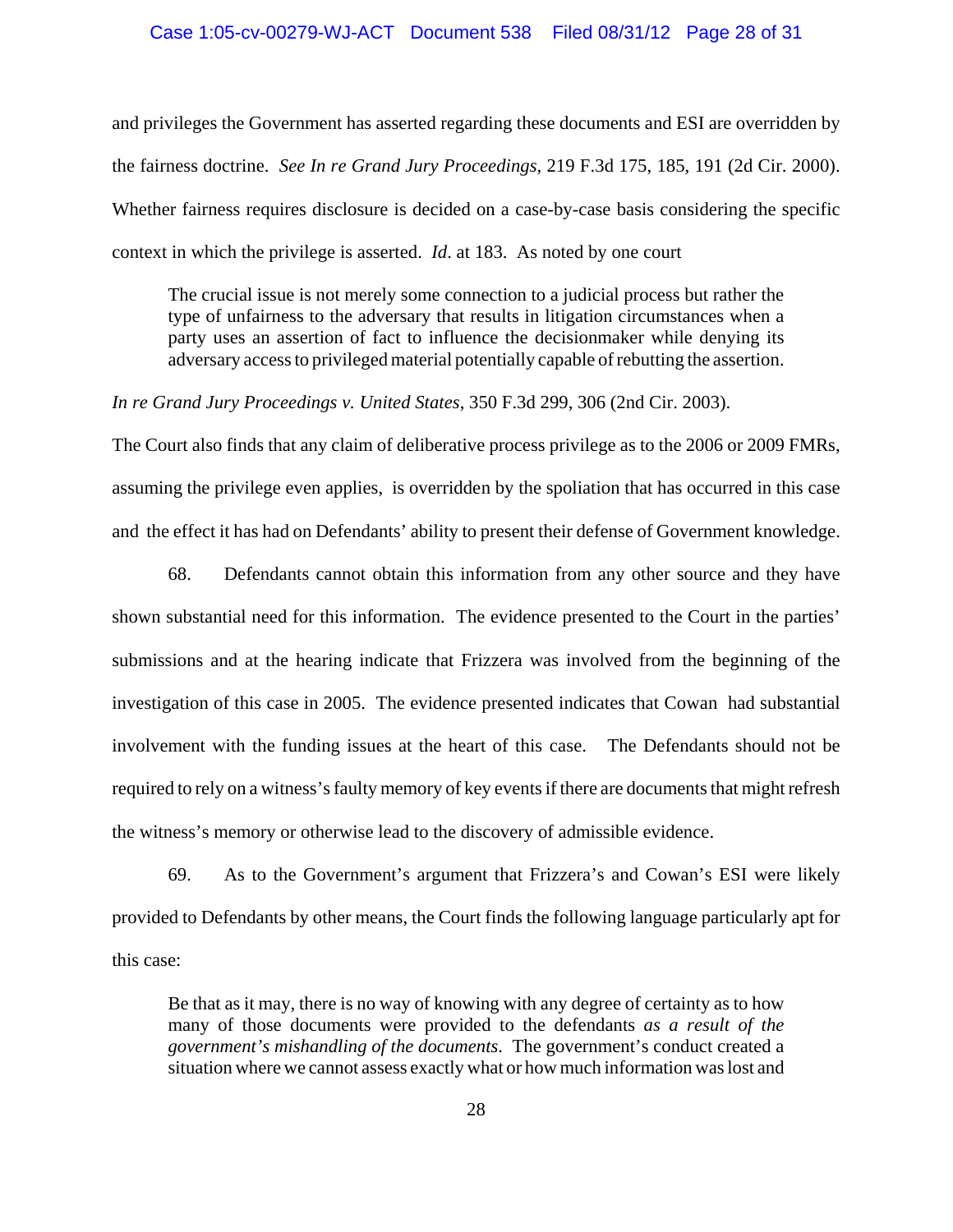what or how much information was important to the defendants' case. It would defy logic at this point to give the government the benefit of the doubt on its word alone that it gave the defendants the functional equivalent of the information contained within those documents in some form or another. . . . The documents are lost. The fact is that there is no way of verifying [whether the documents support either party's claims or defenses], and this is caused directly by the government's conduct in handling these documents.

*United States v. Holzmann*, 2007 WL 781941, \*1 (D.D.C. 2007) (unpublished opinion) (emphasis in original).

70. The Court finds that the Defendants have been prejudiced in their defense of the claims against them.

### **Sanctions**

71. The failure to issue a timely litigation hold, the failure to identify key witnesses, the failure to take measures to suspend routine deletion of ESI, the failure to put in place an adequate litigation hold, the failure to ensure that proper procedures were being followed, and the failure to monitor the litigation hold all indicate that it is more probable than not that relevant evidence was destroyed. The Court is also troubled by the Government's arguments that Frizzera and Cowan were not key players, but then conceding at the hearing that those two men were not key players "for the Government." The Government's self-serving assessment of relevance not only inhibits the Defendants' ability to defend the claims against them, it also causes the Court to be concerned that a reliable result may not be obtained.

72. Although the Court cannot say at this point that the Government's actions amounted to bad faith or intentional misconduct, which could result in the type of sanctions requested by the Defendants, it is clear that the Government's actions, or failures to act, warrant the Court taking some action. "[A] district court has a great deal of discretion in exercising its inherent powers to fashion an appropriate sanction." *Id*. at \*2 (citing *Chambers v. NASCO, Inc*., 501 U.S. 32, 44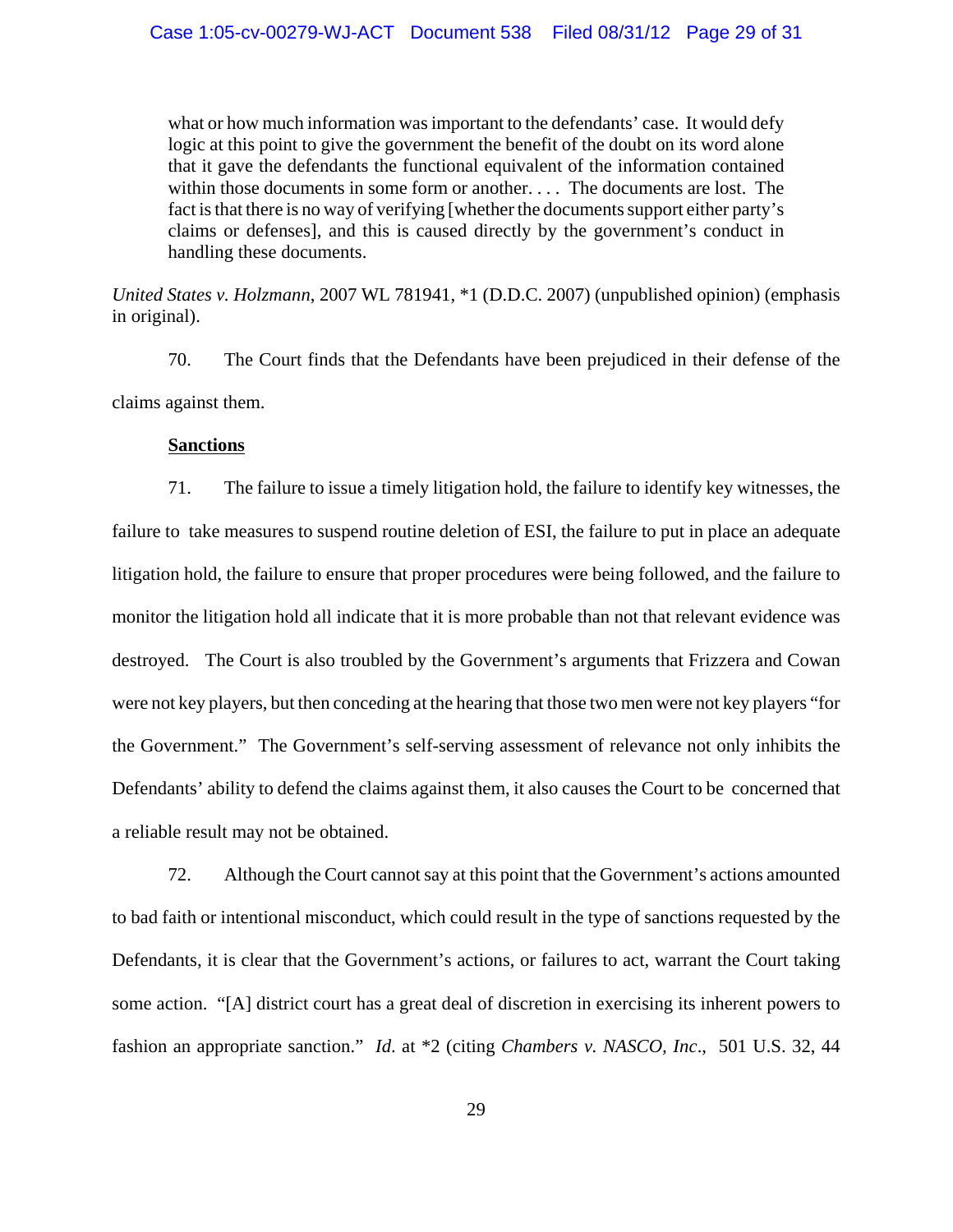(1991)). There is no point in requiring a party to preserve evidence and to instigate a timely and adequate litigation hold if there are no consequences unless the failure to do so was intentional, wilful, or in bad faith. As indicated earlier, spoliation of evidence threatens the integrity of the judicial process. Accordingly, "[s]anctions for spoliation may also be designed to promote accurate fact finding by the court or jury." *Koch Ind.,* 197 F.R.D. at 490.

#### **RECOMMENDED DISPOSITION**

The Court finds that the Government is culpable for its failure to issue a timely and an adequate litigation hold, and Defendants have shown prejudice by the destruction of relevant evidence that goes to the heart of their defenses. Accordingly, the Court makes the following recommendations for sanctions:

(A) The Government will produce all documents being withheld under a claim of ordinary work product or deliberative process privilege which discuss the withholding of the 2006 Castro Report and any drafts of the Branch Report;

(B) The Government will produce all e-mails from or to Frizzera and Cowan, or on which they were copied, regardless of whether they are being withheld under a claim of work product immunity, attorney client privilege, or deliberative process privilege. This production must include, but is not limited to, the documents identified in the Government's Privilege Log, Court's Exhibit 3, Tab 1 as documents 625 and 626;

(C) The Defendants are entitled to recover their reasonable attorney fees and costs associated with their Motion for Sanctions [Doc. 373], including fees for the briefing, appearances at the June 18, 2012 hearing, and the follow up briefing on closing arguments; and

(D) The Government must show cause in writing within twenty (20) calendar days of the entry of this Report and Recommendation why it should not be required to conduct an additional